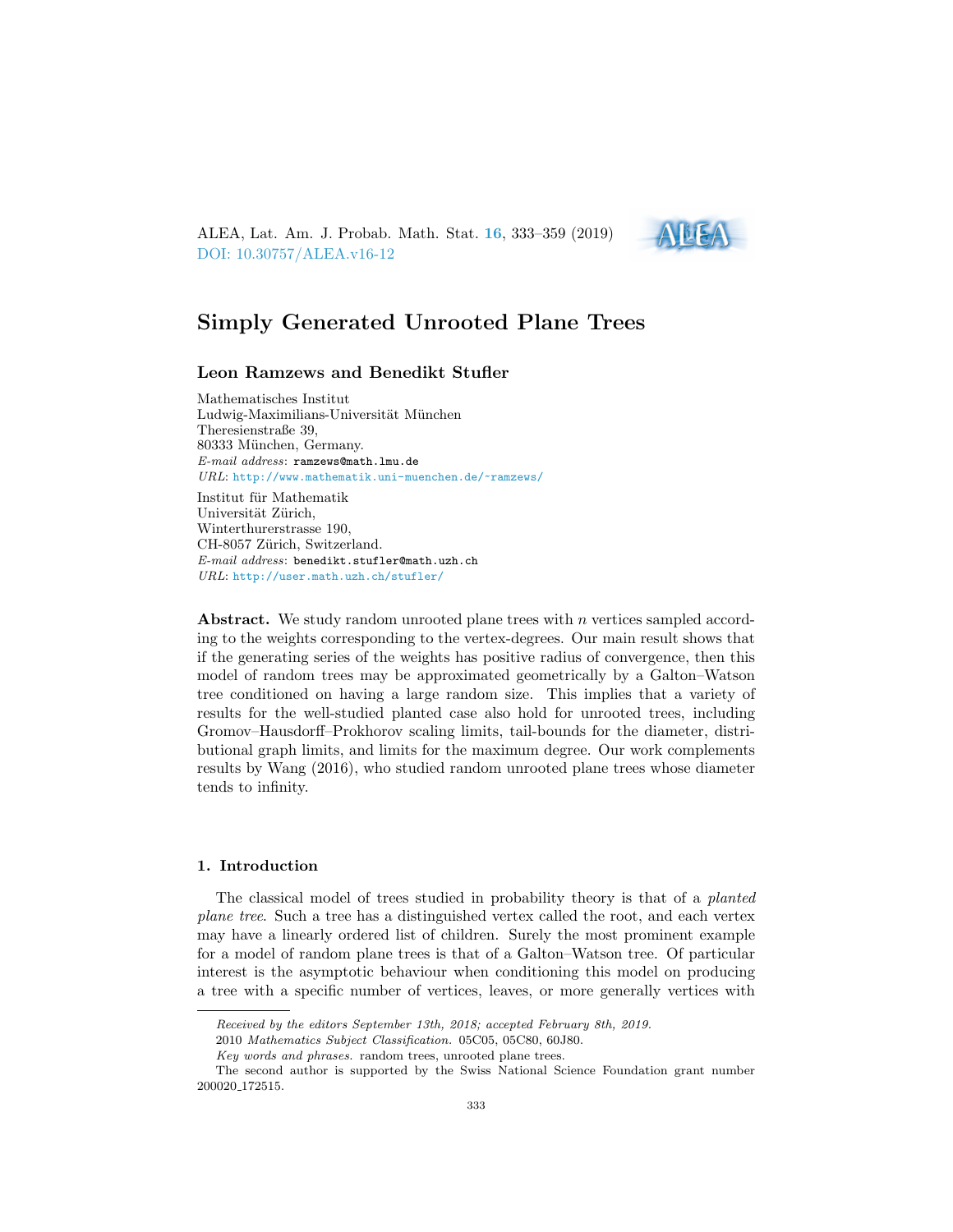outdegree in a fixed set, or on having a specific height, and letting this parameter tend to infinity, cf. [Abraham and Delmas](#page-24-0) [\(2014a,](#page-24-0)[b\)](#page-24-1); [Aldous](#page-24-2) [\(1993\)](#page-24-2); [Janson](#page-25-0) [\(2012\)](#page-25-0). In a certain sense, these models may be termed simply generated, as they fall under the more general setting of fixing a weight-sequence, assigning to each tree the product of weights corresponding to its vertex out-degrees, and sampling a tree with probability proportional to this weight from some set of plane trees.

Apart from planted plane trees, many other types of combinatorial trees have been studied from both an enumerative and probabilistic viewpoint. Such trees may be rooted or unrooted, ordered or unordered, and labelled or unlabelled. [Drmota](#page-24-3) [\(2009\)](#page-24-3) gives an extensive account on the subject and since then further additions to the field have been made by [Marckert and Miermont](#page-25-1) [\(2011\)](#page-25-1); [Haas and Miermont](#page-25-2) [\(2012\)](#page-25-2); [Panagiotou and Stufler](#page-25-3) [\(2018\)](#page-25-3); [Stufler](#page-25-4) [\(2014,](#page-25-4) [2018b\)](#page-25-5); [Wang](#page-26-0) [\(2016\)](#page-26-0).



<span id="page-1-0"></span>FIGURE 1.1. Different types of plane trees.

The present paper is concerned with simply generated unrooted plane trees as their number of vertices becomes large. In the language of planar maps, whose study has received considerable attention in recent literature, e.g. [Le Gall and Miermont](#page-25-6) [\(2012\)](#page-25-6), an unrooted plane tree is an (unrooted) planar map with only a single face. In combinatorial terms, we may describe it as an unlabelled tree where each vertex is endowed with a cyclic ordering of its neighbourhood. By distinguishing a vertex, we may form a rooted plane tree. Note that rooted plane trees differ from planted plane trees. In rooted plane trees, any vertex is endowed with a cyclic ordering of its neighbourhood, but in a planted plane tree it is a linear ordering on its offspring set. Figure [1.1](#page-1-0) illustrates these subtle differences.

Our main result shows under minimal assumptions on the weights how we may geometrically approximate simply generated unrooted and rooted plane trees by the well studied model of simply generated planted plane trees. In fact, the only requirement we are going to make is that the generating series of the weights has positive radius of convergence. This level of generality is also one of the main difficulties in the proof. We comment on the non-analytic case in Remark [3.3](#page-5-0) below.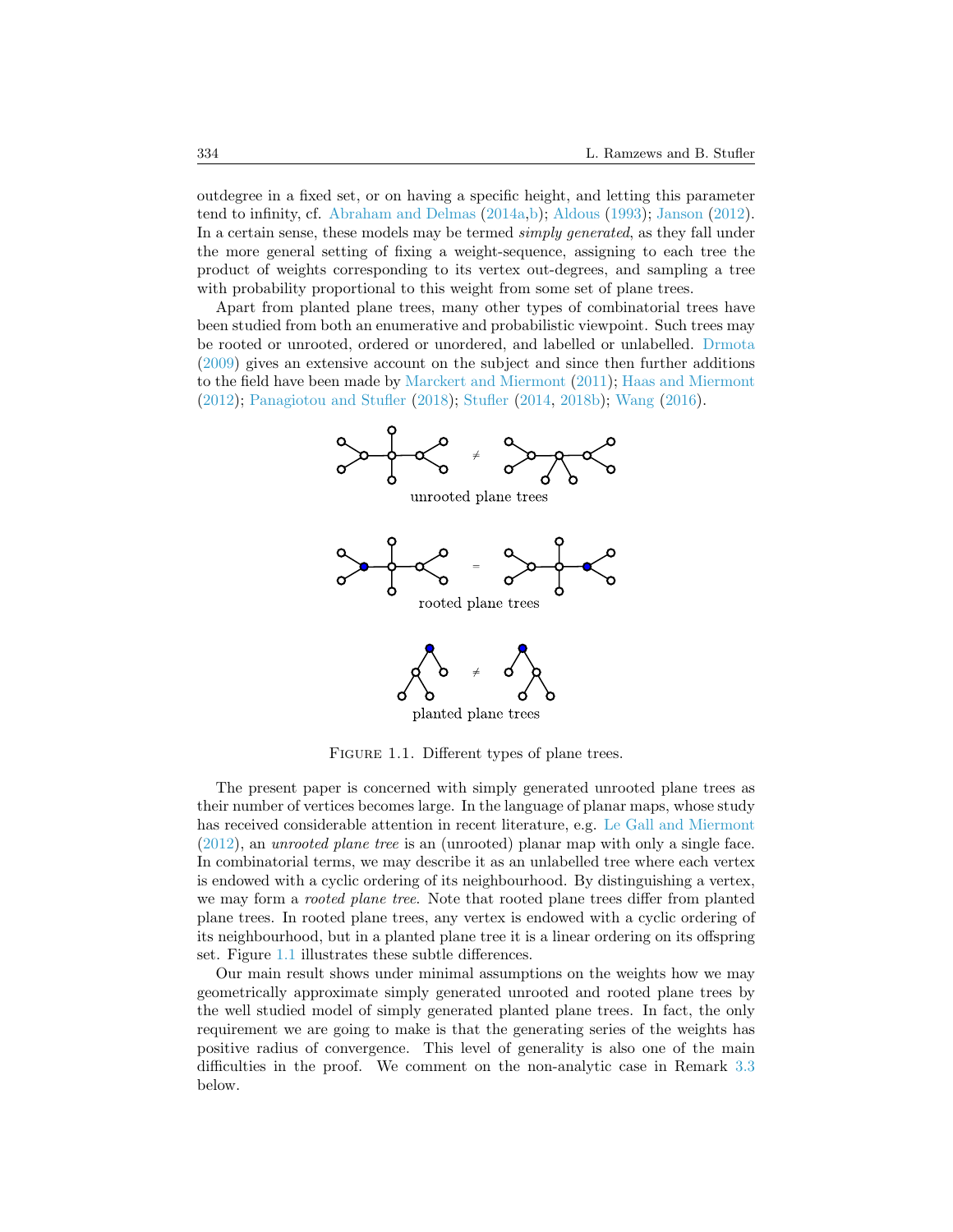The approximation is very accurate, so that *practically all* results available for Galton–Watson trees conditioned on having a fixed size carry over to simply generated unrooted plane trees. This includes a variety of graph limits such as Gromov– Hausdorff–Prokhorov scaling limits and Benjamini-Schramm limits, but also tail bounds for the diameter, a central limit theorem for the maximum degree, and results for other graph theoretic parameters.

A model of random unrooted plane trees has previously been studied by [Wang](#page-26-0) [\(2016\)](#page-26-0), who established powerful limit theorems as the diameter of these trees tends to infinity. There are some similarities in the approach of the present work and that of [Wang](#page-26-0) [\(2016\)](#page-26-0), although the focus in the latter is on random trees with a fixed diameter. In particular, [Wang](#page-26-0) [\(2016,](#page-26-0) Sec. 5) decomposes such trees from their center and shows that typically there are no non-trivial central symmetries. This allows for an approximation via a pair of Galton–Watson trees conditioned to have specific heights. Uniform random unlabelled unrooted unordered trees were studied in [Stufler](#page-25-4) [\(2014\)](#page-25-4) via the cycle-pointing technique, which we are not going to use in the present work. It could be applied to uniform random unrooted plane trees, but we aim for a much higher level of generality.

### Outline of the paper

In Section [2](#page-3-0) we present our main theorem. In Section [3](#page-4-0) we describe the proof strategy and state our main lemmas. In Section [4](#page-5-1) we state some applications of the main theorem. In particular, Subsection [4.1](#page-6-0) provides scaling limits and tailbounds for the diameter. Subsection [4.2](#page-7-0) establishes a Benjamini-Schramm limit and a central limit theorem for the degree of a random vertex. Subsection [4.3](#page-8-0) discusses a central limit theorem for the maximum degree and applications to other graph parameters. In Section [5](#page-8-1) we recall the required combinatorial background to prepare for the proof of the geometric approximation. In Section [6](#page-13-0) we present the proof of our main result. The proofs of our applications are collected in Section [7.](#page-20-0)

#### Notation

We let N denote the set of positive integers and set  $\mathbb{N}_0 = \mathbb{N} \cup \{0\}$ . The sets of positive and non-negative real numbers are denoted by  $\mathbb{R}_{>0}$  and  $\mathbb{R}_{>0}$ . Throughout, we assume that all considered random variables are defined on a common probability space. The total variation distance between two random variables  $X$  and  $Y$  with values in a countable state space  $S$  is defined by

$$
d_{\mathrm{TV}}(X,Y) = \sup_{\mathcal{E} \subset S} |\mathbb{P}(X \in \mathcal{E}) - \mathbb{P}(Y \in \mathcal{E})|.
$$

A sequence of real-valued random variables  $(X_n)_{n>1}$  is stochastically bounded, if for each  $\epsilon > 0$  there is a constant  $M > 0$  with

$$
\limsup_{n \to \infty} \mathbb{P}(|X_n| \ge M) \le \epsilon.
$$

We denote this by  $X_n = O_p(1)$ . Likewise, we write  $X_n = o_p(1)$  if the sequence converges to 0 in probability. We use  $\stackrel{d}{\longrightarrow}$  and  $\stackrel{p}{\longrightarrow}$  to denote convergence in distribution and probability. A function

$$
h:\,\mathbb{R}_{>0}\to\mathbb{R}_{>0}
$$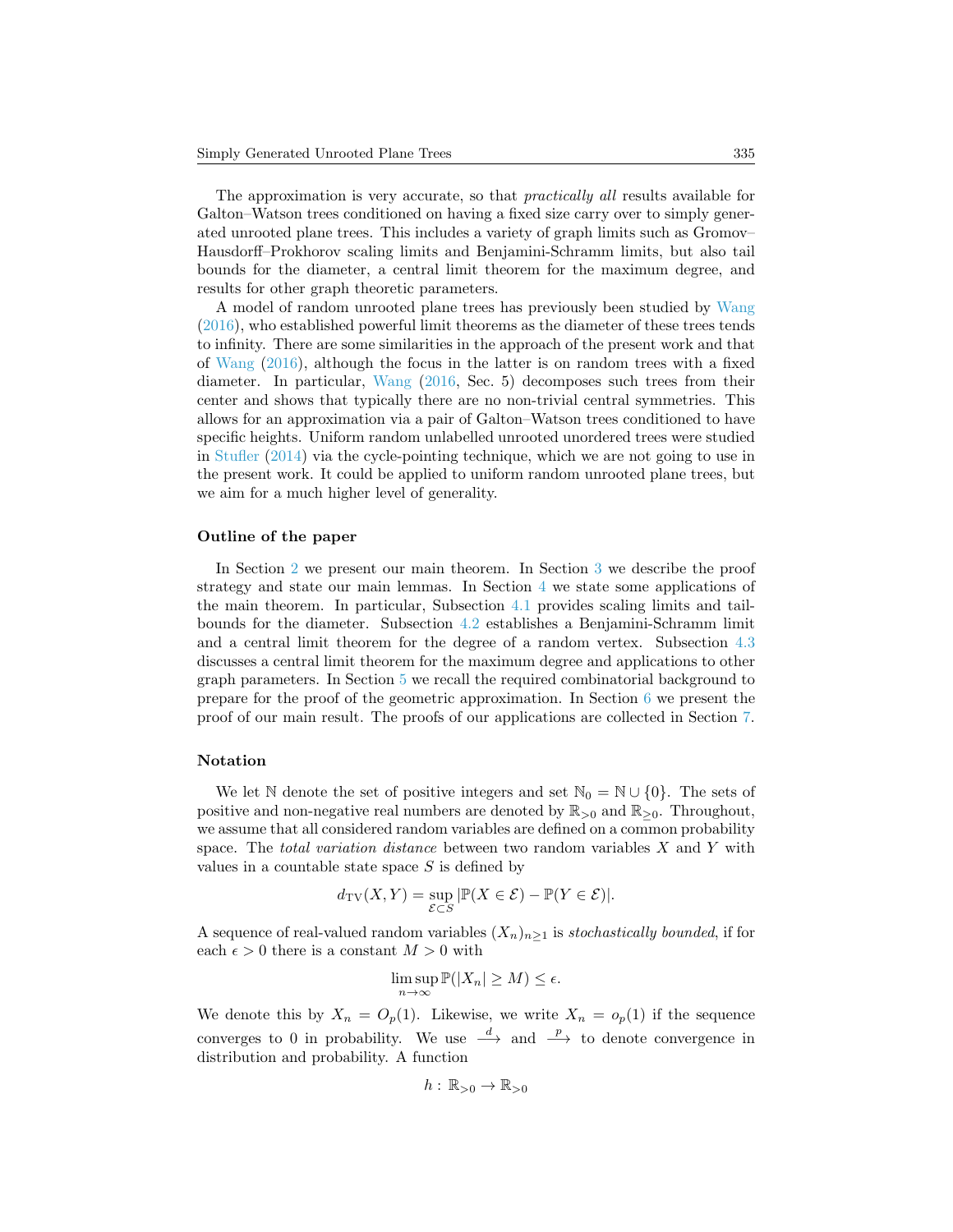is termed *slowly varying*, if for any fixed  $t > 0$  it holds that

$$
\lim_{x \to \infty} \frac{h(tx)}{h(x)} = 1.
$$

For any power series  $f(z)$ , we let  $[z^n] f(z)$  denote the coefficient of  $z^n$ . We also use the notation

$$
[n] = \{1, \ldots n\}
$$

for  $n > 0$ . In particular,  $[0] = \emptyset$ .

#### <span id="page-3-0"></span>2. Main result

We let  $\mathbf{w} = (\omega_i)_{i \geq 0}$  denote a fixed sequence of non-negative weights such that  $\omega_0 > 0$  and  $\omega_k > 0$  for at least one integer  $k \geq 2$ . The only restriction that we impose on this weight-sequence is that the series

$$
\Phi(z) = \sum_{k \ge 0} \omega_k z^k
$$

has positive radius of convergence  $\rho_{\Phi} > 0$ . We let  $\mathcal{U}_n$  denote the set of unlabelled unrooted plane trees with n vertices. Any tree  $U \in \mathscr{U}_n$  receives the weight

$$
\bar{\omega}(U) = \prod_{v \in U} \omega_{d_U(v)-1},
$$

with the index v ranging over all vertices of U, and  $d_U(\cdot)$  denoting the degree of a vertex. We let  $\mathcal{U}_n$  denote the random tree sampled from the set  $\mathcal{U}_n$  with probability proportional to its  $\bar{\omega}$ -weight. Of course this is only possible when there are trees of size n with positive weight. Let  $\text{span}(\mathbf{w})$  denote the greatest common divisor of all integers  $i \geq 0$  satisfying  $\omega_i > 0$ . The following basic fact clarifies which values of  $n$  we may consider. It follows from Schur's lemma, see for example [Wilf](#page-26-1) [\(2006,](#page-26-1) Thm. 3.15.2), by noting that  $\sum_{v \in U} (d_U(v) - 1) = n - 2$  for  $U \in \mathcal{U}_n$  and that all numbers in  $\{i/\text{span}(\mathbf{w}) : \omega_i > 0, i \leq n\}$  are relatively prime for all n such that the set is non-empty.

**Proposition 2.1.** If there is a tree in the set  $\mathcal{U}_n$  having positive weight, then it holds that

$$
n \equiv 2 \mod \mathsf{span}(\mathbf{w}).
$$

Conversely, such a tree always exists if  $n$  is large enough and belongs to this congruence class.

Likewise, for any positive integer m we let  $\mathcal{I}_m$  denote the set of planted plane trees with  $m$  vertices. Any such tree  $T$  receives weight

$$
\omega(T)=\prod_{v\in T}\omega_{d_T^+(v)},
$$

with  $d^+_T(\cdot)$  denoting the outdegree. We let  $\mathcal{T}_m$  denote the tree sampled from  $\mathscr{T}_m$ with probability proportional to its  $\omega$ -weight. This is well-defined when

$$
m \equiv 1 \mod \mathsf{span}(\mathbf{w})
$$

is large enough.

Our main result reduces the study of the tree  $\mathcal{U}_n$  to that of the simply generated (planted) plane tree  $\mathcal{T}_m$ .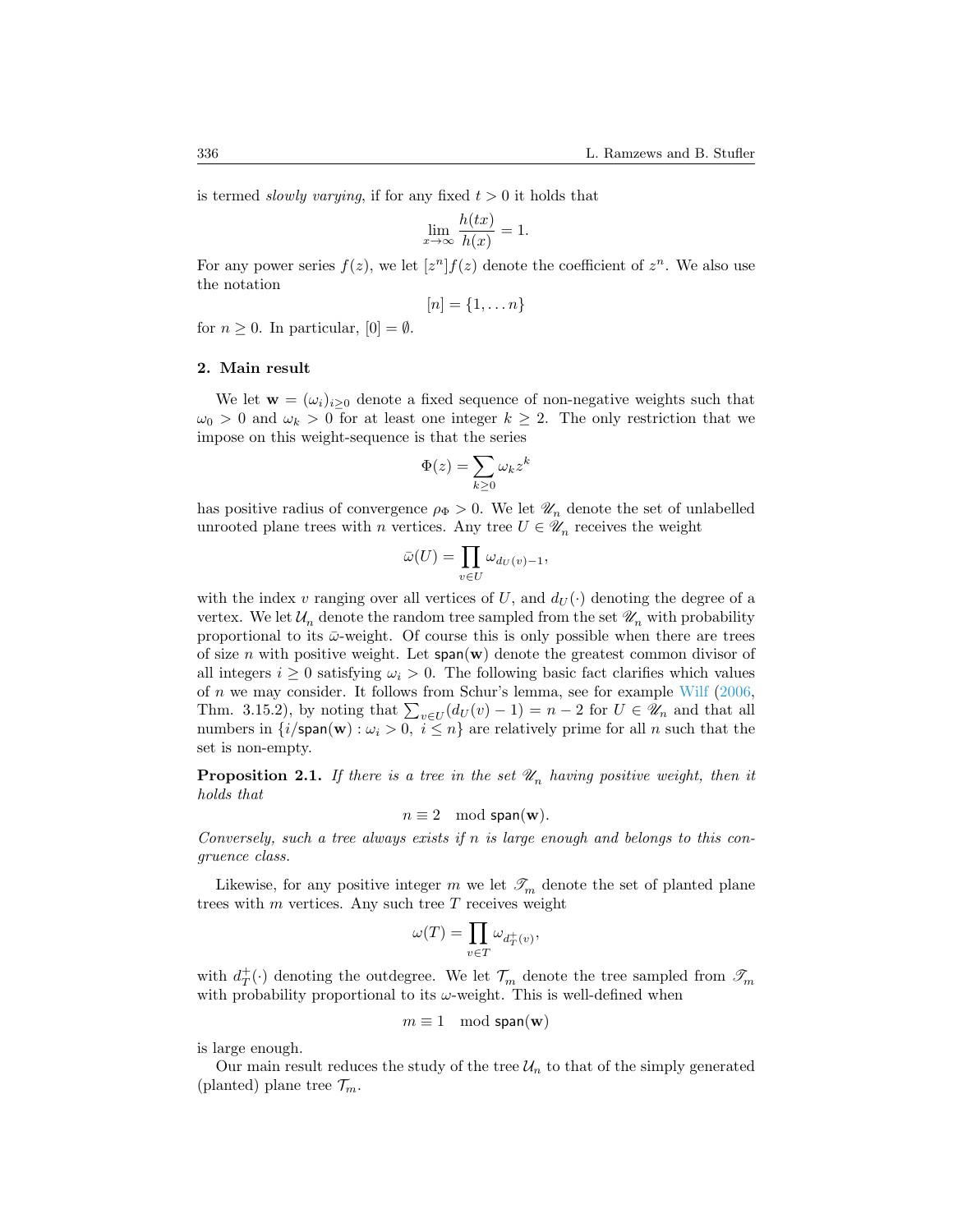<span id="page-4-1"></span>**Theorem 2.2.** Suppose that  $\rho_{\Phi} > 0$ . Then there are constants  $C, c > 0$  and a random planted plane tree  $\mathcal{V}_n$ , that is independent from the family  $(\mathcal{T}_m)_m$  of simply generated planted plane trees and has stochastically bounded size

$$
K_n := |\mathcal{V}_n| = O_p(1),
$$

such that the random tree  $S_n$ , constructed by connecting the roots of  $\mathcal{T}_{n-K_n}$  and  $\mathcal{V}_n$ with an edge, satisfies

$$
d_{\mathrm{TV}}(\mathcal{U}_n, \mathcal{S}_n) \le C \exp(-cn)
$$

for all n. Furthermore, there is a Galton–Watson tree  $\mathcal T$  that is subcritical or critical such that

$$
\mathcal{V}_n\stackrel{d}{\longrightarrow} \mathcal{T}
$$

as n becomes large. The offspring distribution of  $\mathcal T$  may be constructed from the weight-sequence  $w$  in a canonical way, see Equation  $(4.2)$  below.

In other words, the random unrooted tree  $\mathcal{U}_n$  is very likely to look like the tree  $\mathcal{T}_{n-K_n}$  with a small tree attached to its root, to make up for the  $K_n = O_p(1)$ missing vertices. This result proves that almost every asymptotic property known for simply generated plane trees also holds for simply generated unrooted plane trees. This includes Gromov–Hausdorff–Prokhorov scaling limits, as the attached tree is so small, that it does not change the global geometric shape. It includes Benjamini-Schramm limits, because for the relevant weight-sequences a random vertex is unlikely to fall into the small attached tree or anywhere near it. For the same reason, (central) limit theorems known for the degree of a random root carry over. The approximation also preserves limits for the maximum degree and any other graph-theoretic property, that does not get heavily perturbed by the small  $O_p(1)$ -sized tree. As the total variational distance is exponentially small, tail bounds for the diameter and other parameters carry over as well. Our setting is also very general, since the only assumption we made on the weight-sequence is that its generating series  $\Phi(z)$  has positive radius of convergence.

A similar approximation was constructed in [Stufler](#page-25-4) [\(2014\)](#page-25-4) in a different setting, where it was shown that random unlabelled unordered unrooted trees may be approximated by random unlabelled unordered rooted trees, and hence everything known (present and future) about rooted trees carries over automatically to the unrooted model.

# <span id="page-4-0"></span>3. Proof strategy

We let  $\mathcal{T}_n^*$  denote the random tree sampled from the set  $\mathcal{T}_n$  of all planted plane trees with probability proportional to its  $\bar{\omega}$ -weight (as opposed to the  $\omega$ -weight in the definition of the random tree  $\mathcal{T}_m$ ). Our first main lemma states that  $\mathcal{T}_n^*$  is an excellent approximation of the random tree  $\mathcal{U}_n$ .

<span id="page-4-2"></span>**Lemma 3.1.** Suppose that  $\rho_{\Phi} > 0$ . There are constants  $C, c > 0$  such that as unrooted trees it holds for all n

$$
d_{\mathrm{TV}}(\mathcal{U}_n, \mathcal{T}_n^*) \le C \exp(-cn).
$$

In order to deduce Theorem [2.2,](#page-4-1) we consider the fringe subtree  $\mathcal{T}_n^{(1)}$  at the first son of the root of  $\mathcal{T}_n^*$  and the remaining pruned tree  $\mathcal{T}_n^{(2)}$ . Recent results for convergent Gibbs partitions [\(Stufler,](#page-25-7) [2018a\)](#page-25-7) show that the maximum size of the two trees belongs to  $n + O_n(1)$ .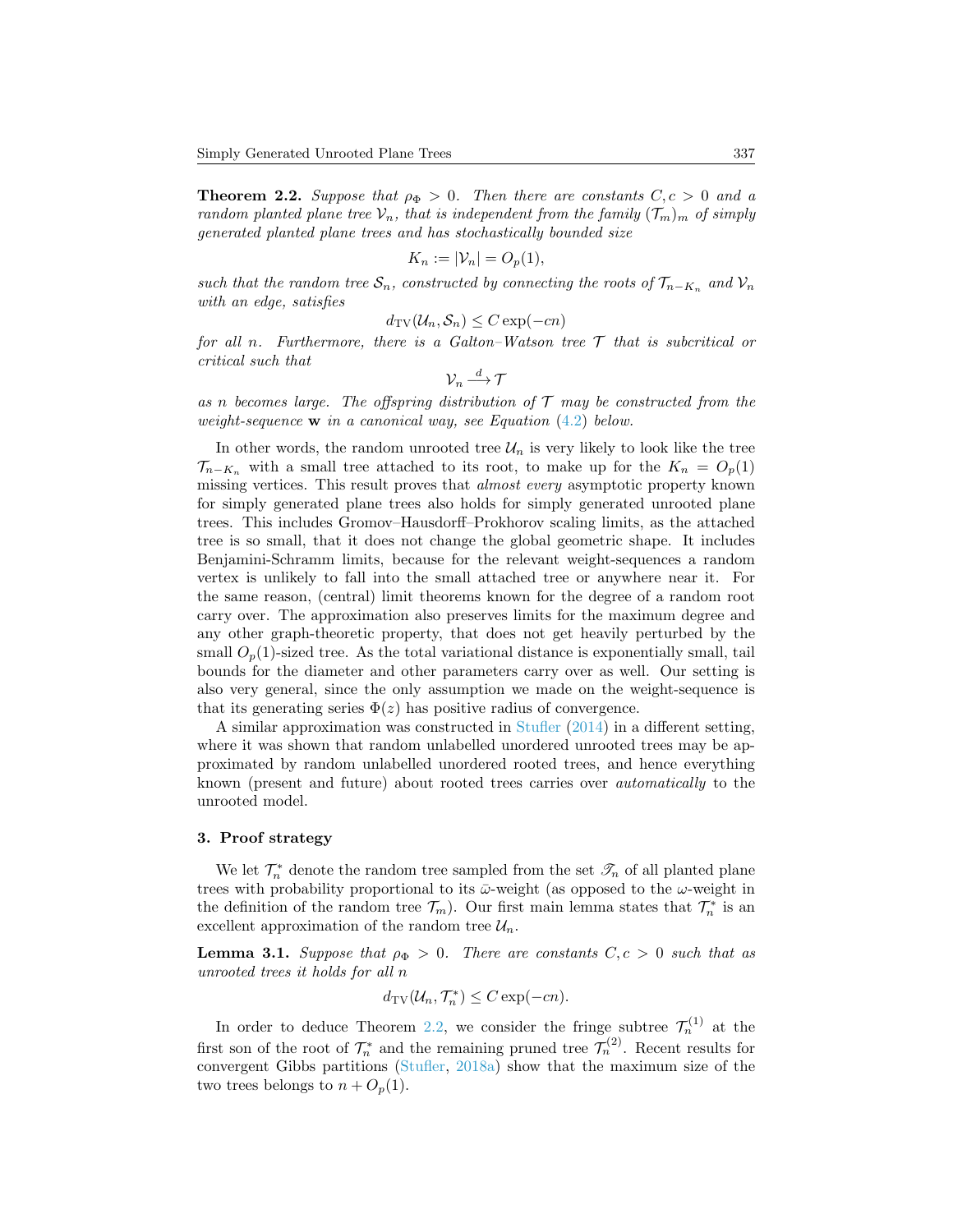<span id="page-5-3"></span>**Lemma 3.2.** Suppose that  $\rho_{\Phi} > 0$ . Let a, b be non-negative integers with  $a + b =$ n such that the event  $(|\mathcal{T}_n^{(1)}|, |\mathcal{T}_n^{(2)}|) = (a, b)$  has positive probability. Then the conditioned pair of trees

$$
((\mathcal{T}_n^{(1)}, \mathcal{T}_n^{(2)}) \mid |\mathcal{T}_n^{(1)}| = a, |\mathcal{T}_n^{(2)}| = b)
$$

is distributed like the pair of an independent copy of  $\mathcal{T}_a$  and of  $\mathcal{T}_b$ . Moreover, if we let  $\mathcal{T}_n^{\max}$  denote the largest tree in the forest  $\mathcal{T}_n^{(1)}$ ,  $\mathcal{T}_n^{(2)}$ , and  $\mathcal{T}_n^{\min}$  the smallest one, then there is a Galton–Watson tree  $\mathcal T$  that is critical or subcritical such that

<span id="page-5-6"></span>
$$
\mathcal{T}_n^{\min} \stackrel{d}{\longrightarrow} \mathcal{T} \tag{3.1}
$$

as  $n \equiv 2 \mod{span(w)}$  becomes large. As the tree T is almost surely finite, this implies that

$$
|\mathcal{T}_n^{\max}| = n + O_p(1).
$$

The offspring distribution of  $\mathcal T$  is made explicit in Equation [\(4.2\)](#page-5-2).

Theorem [2.2](#page-4-1) follows readily from this result. We are going to prove Lemmas [3.1](#page-4-2) and [3.2](#page-5-3) in Section [6.](#page-13-0)

<span id="page-5-0"></span>Remark 3.3. The present work focuses on the case  $\rho_{\Phi} > 0$ . It is natural to wonder what happens when the radius of convergence  $\rho_{\Phi}$  equals zero.

In fact, Lemma [3.2](#page-5-3) still holds in this case with the offspring distribution  $\xi$  from Equation  $(4.2)$  being concentrated on 0 and hence  $\mathcal T$  consisting almost surely of a single root vertex. This may be proved in an analogous fashion as the case  $\rho_{\Phi} > 0$  by using results for superexponential Gibbs partitions stated in [Stufler](#page-25-8) [\(2016,](#page-25-8) Lem. 6.17, Thm. 6.18) instead of results for the convergent case of Gibbs partitions in [Stufler](#page-25-7) [\(2018a,](#page-25-7) Lem. 3.3, Thm. 3.1).

We conjecture that Lemma [3.1](#page-4-2) and hence also Theorem [2.2](#page-4-1) still hold for  $\rho_{\Phi} = 0$ . The bounds in the proof of [Stufler](#page-25-8) [\(2016,](#page-25-8) Thm. 6.18) may prove helpful for this, but we did not go through any details.

# <span id="page-5-1"></span>4. Applications

In this Section we provide some applications of our main result. We collect their proofs in Section [7.](#page-20-0) In order to precisely state them we make use of a canonical choice for an offspring distribution  $\xi$  such that for any admissible integer m the simply generated tree  $\mathcal{T}_m$  is distributed like a  $\xi$ -Galton–Watson tree  $\mathcal T$  conditioned on having m vertices. We recall its construction as in [Janson](#page-25-0)  $(2012, Thm. 7.1)$  $(2012, Thm. 7.1)$ , but refer the reader to this source for detailed justifications.

We set

$$
\Psi(t) := t\Phi'(t)/\Phi(t) \quad \text{and} \quad \nu := \lim_{t \nearrow \rho_{\Phi}} \Psi(t) \in ]0, \infty]. \tag{4.1}
$$

If  $\nu > 1$ , there is a unique finite number  $\tau$  with  $\Psi(\tau) = 1$ . If  $\nu < 1$ , we set  $\tau = \rho_{\Phi}$ . Then the random non-negative integer  $\xi$  with distribution

$$
\mathbb{P}(\xi = k) = \omega_k \tau^k / \Phi(\tau), \qquad k \ge 0,
$$
\n(4.2)

has mean

<span id="page-5-4"></span><span id="page-5-2"></span>
$$
\mu := \min(\nu, 1) \tag{4.3}
$$

and variance

<span id="page-5-5"></span>
$$
\sigma^2 := \tau \Psi'(\tau). \tag{4.4}
$$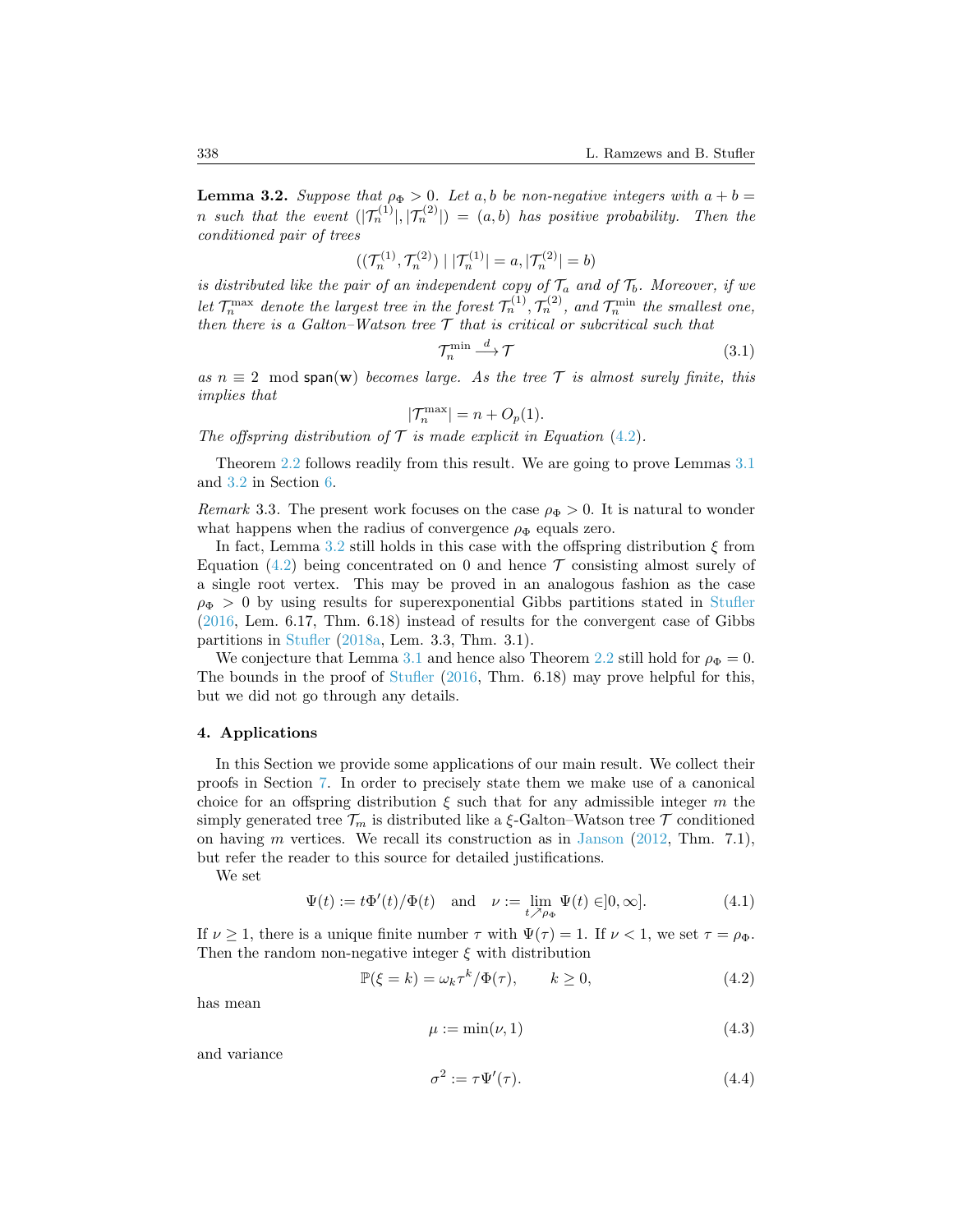By [Janson](#page-25-0) [\(2012,](#page-25-0) Lem. 4.1) we have for any admissible integer  $m$  that the simply generated tree  $\mathcal{T}_m$  is distributed like the  $\xi$ -Galton–Watson tree  $\mathcal T$  conditioned on having m vertices.

<span id="page-6-0"></span>4.1. Scaling limits and tail bounds for the diameter. Gromov–Hausdorff–Prokhorov scaling limits describe the asymptotic global geometric behaviour of a sequence of random geometric spaces. We refer the reader to the surveys by [Haas](#page-25-9) [\(2018\)](#page-25-9) and [Le Gall and Miermont](#page-25-6) [\(2012\)](#page-25-6) for an overview on scaling limits of random trees, and in-depth discussions of real-trees and the Gromov–Hausdorff–Prokhorov distance  $d_{\text{GHP}}$  on the space K of equivalence classes of measured compact metric spaces. A brief introduction is provided below.

<span id="page-6-1"></span>**Theorem 4.1.** Let the random tree  $\mathcal{U}_n$  be endowed with the uniform measure  $\nu_n$ on its leaves. Assume that  $\mu = 1$ .

(1) Let  $\mathcal{T}_{\text{Br}}$  denote the (Brownian) continuum random tree introduced by [Aldous](#page-24-2) [\(1993\)](#page-24-2), and  $\mu_{\text{Br}}$  its probability measure on its set of leaves. If the variance  $\sigma^2$  is finite, then

<span id="page-6-3"></span><span id="page-6-2"></span>
$$
\left(\frac{\sigma \mathcal{U}_n}{2\sqrt{n}}, \nu_n\right) \stackrel{d}{\longrightarrow} \left(\mathcal{T}_{\mathrm{Br}}, \mu_{\mathrm{Br}}\right) \tag{4.5}
$$

in the space  $(\mathbb{K}, d_{\text{GHP}})$  as n becomes large. Moreover, there are constants  $C, c > 0$  such that the diameter  $D(\mathcal{U}_n)$  of the tree  $\mathcal{U}_n$  satisfies for all n and  $x \geq 0$ 

$$
\mathbb{P}(\mathcal{D}(\mathcal{U}_n) \ge x) \le C \exp(-cx^2/n). \tag{4.6}
$$

(2) Suppose that  $\text{span}(\mathbf{w}) = 1$  and that the random variable  $\xi$  belongs to the domain of attraction of a stable-law with index  $\alpha \in ]1,2[$ . Let  $(\mathcal{T}_{\alpha},\mu_{\alpha})$  denote the  $\alpha$ -stable Lévy tree introduced by [Le Gall and Le Jan](#page-25-10) [\(1998\)](#page-25-10). Then there is a slowly varying sequence  $q(n)$  such that

<span id="page-6-5"></span><span id="page-6-4"></span>
$$
\left(\frac{\mathcal{U}_n}{g(n)n^{1-1/\alpha}}, \nu_n\right) \stackrel{d}{\longrightarrow} \left(\mathcal{T}_\alpha, \mu_\alpha\right) \tag{4.7}
$$

in the space  $(\mathbb{K}, d_{\text{GHP}})$  as n becomes large. Moreover, for all  $\delta \in ]0, \alpha[$  there are constants  $C, c > 0$  such that for all n and  $x \ge 0$ 

$$
\mathbb{P}(\mathcal{D}(\mathcal{U}_n) \ge x) \le C \exp\left(-c \left(\frac{x}{g(n)n^{1-1/\alpha}}\right)^{\delta}\right). \tag{4.8}
$$

Limits of this form have far-reaching consequences, see for example the recent work of [Addario-Berry et al.](#page-24-4) [\(2018\)](#page-24-4). Let us very briefly explain relevant notation used in Theorem [4.1.](#page-6-1) For any metric space  $(Z, d_Z)$  and any real number  $\beta > 0$  we let  $\beta Z$  denote the rescaled space  $(Z, \beta d_Z)$ . The Hausdorff-distance defines a metric on the collection of compact subsets of Z. It is given by

$$
d_H(A, B) = \inf \{ \epsilon > 0 \mid A \subset U_{\epsilon}(B), B \subset U_{\epsilon}(A) \}
$$

with  $A^{\epsilon}$  denoting the  $\epsilon$ -hull of the subset A. That is, the set of all points in Z with distance less than  $\epsilon$  from A. The *Prokhorov-distance* metrizes weak convergence of probability measures on the Borel  $\sigma$ -field  $\mathcal{B}(Z)$  of Z. For any two such measures  $\mathbb P$ and  $\mathbb{P}'$  it is given by

$$
d_{\mathcal{P}}(\mathbb{P}, \mathbb{P}') = \inf \{ \epsilon > 0 \mid \forall A \in \mathcal{B}(X) : \mathbb{P}(A) \le \mathbb{P}'(A^{\epsilon}) + \epsilon, \mathbb{P}'(A) \le \mathbb{P}(A^{\epsilon}) + \epsilon \}.
$$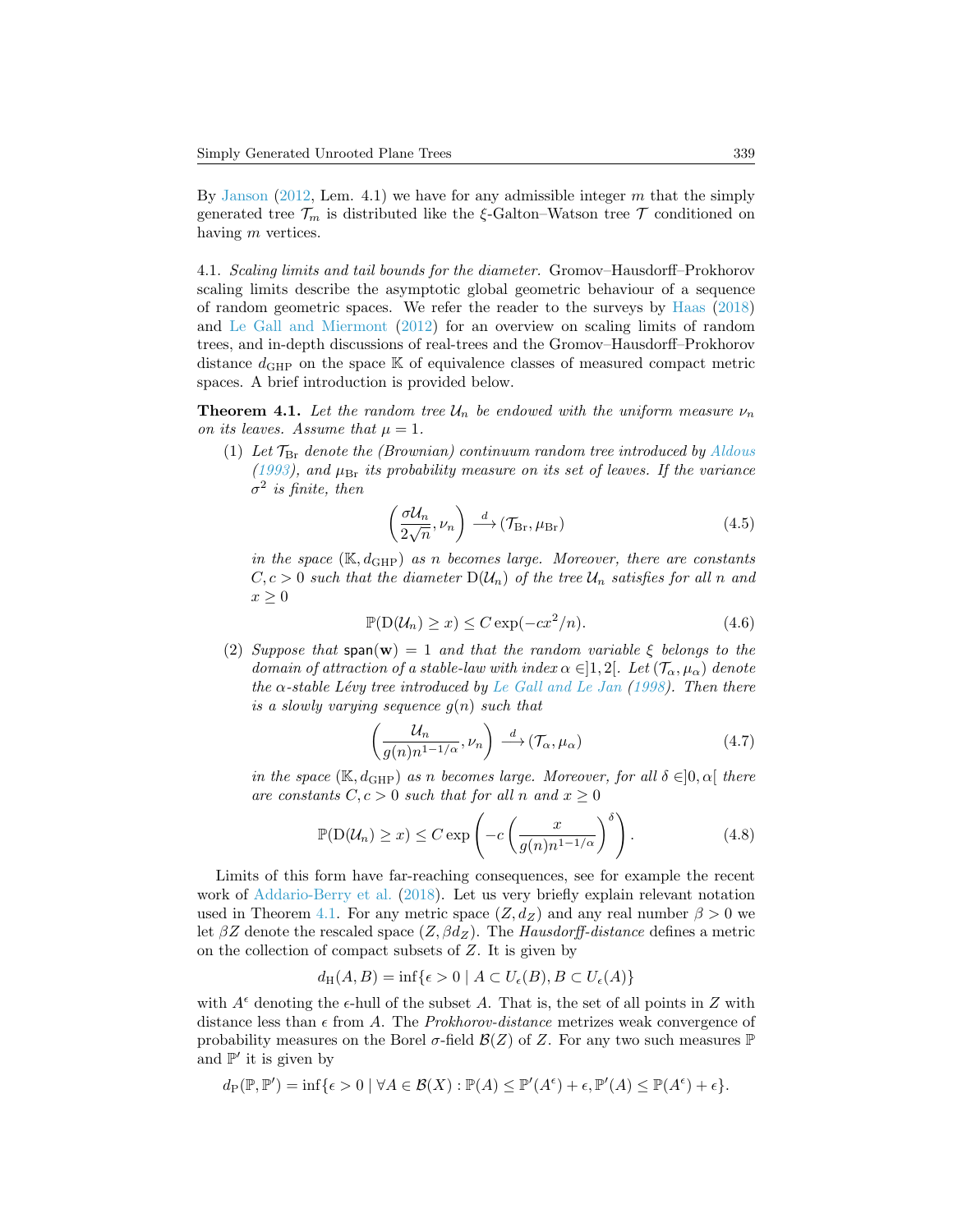Let  $(X, d_X)$ ,  $(Y, d_Y)$  be compact metric spaces endowed with Borel probability measures  $\mathbb{P}_X$  and  $\mathbb{P}_Y$ . Unless these spaces are subspaces of a common space, we cannot measure their distance using the Hausdorff or Prokhorov metric. The natural solution is to consider embeddings. The *Gromov–Hausdorff* distance of  $(X, d_X)$ and  $(Y, d_Y)$  is given by the minimal Hausdorff distance of isometric copies of X and Y in a common space. That is

$$
d_{\mathrm{GH}}(X,Y)=\inf_{\phi_X,\phi_Y}d_{\mathrm{H}}(\phi_X(X),\phi_Y(Y))
$$

with the indices ranging over all isometric embeddings  $\phi_X : X \to Z$  and  $\phi_Y : Y \to Z$ for all choices of metric spaces  $(Z, d_Z)$ . Letting  $\phi_X^* \mathbb{P}_X$  and  $\phi_Y^* \mathbb{P}_Y$  denote the pushforwards of the measures, the Gromov–Hausdorff–Prokhorov distance is defined by

$$
d_{\mathrm{GHP}}((X,\mathbb{P}_X),(Y,\mathbb{P}_Y)) = \inf_{\phi_X,\phi_Y} \min(d_{\mathrm{H}}(\phi_X(X),\phi_Y(Y)),d_{\mathrm{P}}(\phi_X^*\mathbb{P}_X,\phi_Y^*\mathbb{P}_Y)).
$$

The GHP distance satisfies the axioms of a pre-metric and hence induces a metric on the collection of equivalence classes K of measured compact metric spaces. Here two such spaces are equivalent if and only if there is a measure-preserving isometry between them. Here we admittedly have swept a small issue under the table, as these classes are not sets and hence technically their collection is not a well-defined object. But this issue is easily resolved by working with representatives instead, compare with [Burago et al.](#page-24-5) [\(2001,](#page-24-5) Remark 7.2.5).

The metric space  $(\mathbb{K}, d_{\text{GHP}})$  is known to be complete and separable according to [Abraham et al.](#page-24-6) [\(2013,](#page-24-6) Thm. 2.3), and hence we use the classical notions of weak convergence of Borel-measures on Polish spaces by [Billingsley](#page-24-7) [\(1971,](#page-24-7) Ch. 1).

<span id="page-7-0"></span>4.2. Benjamini-Schramm limits and degree distribution. The term Benjamini-Schramm limit refers to the local weak limits of a sequence of finite random graphs with respect to an uniformly at random sampled point. The name is used in honour of [Benjamini and Schramm](#page-24-8) [\(2001\)](#page-24-8).

<span id="page-7-1"></span>**Theorem 4.2.** Suppose that  $\mu = 1$  and  $\sigma^2 < \infty$ .

- (1) Let  $\mathcal{T}^{\bullet}$  denote the Benjamini-Schramm limit of the conditioned Galton-Watson trees  $(\mathcal{T}_m)_{m>1}$  established by [Aldous](#page-24-9) [\(1991\)](#page-24-9). Then  $\mathsf{U}_n$  converges also in the Benjamini-Schramm sense toward  $\mathcal{T}^{\bullet}$ .
- (2) If  $N_d$  denotes the number of vertices of degree  $d \geq 1$  in the tree  $\mathsf{U}_n$ , then

$$
\frac{N_d-\mathbb{P}(\xi=d-1)}{\sqrt{n}}\stackrel{d}{\longrightarrow}\mathcal{N}(0,\sigma_d^2)
$$

for some  $0 < \sigma_d < \infty$ .

The distribution of  $\mathcal{T}^{\bullet}$  is made explicit in [Janson](#page-25-0) [\(2012,](#page-25-0) Remark 7.13, Remark 5.3). We very briefly recall the notion of local weak convergence used in Theorem [4.2](#page-7-1) and refer the reader to the notes of [Curien](#page-24-10) [\(2016\)](#page-24-10) for a more in-depth treatment. A locally finite graph may have infinitely many vertices, but each has finite degree. Any two such graphs G and H with distinguished vertices  $v_G$  and  $v_H$  are considered as isomorphic, if there is a bijection between their vertex sets that preserves the incidence relation and maps the root vertices to each other. This is denoted by  $(G, v_G) \simeq (H, v_H)$ . For any  $\ell \geq 0$ , the subgraph consisting of all vertices with graph distance at most  $\ell$  from  $v_G$  is denoted by  $U_{\ell}(G, v_G)$  and called the  $\ell$ -neighbourhood.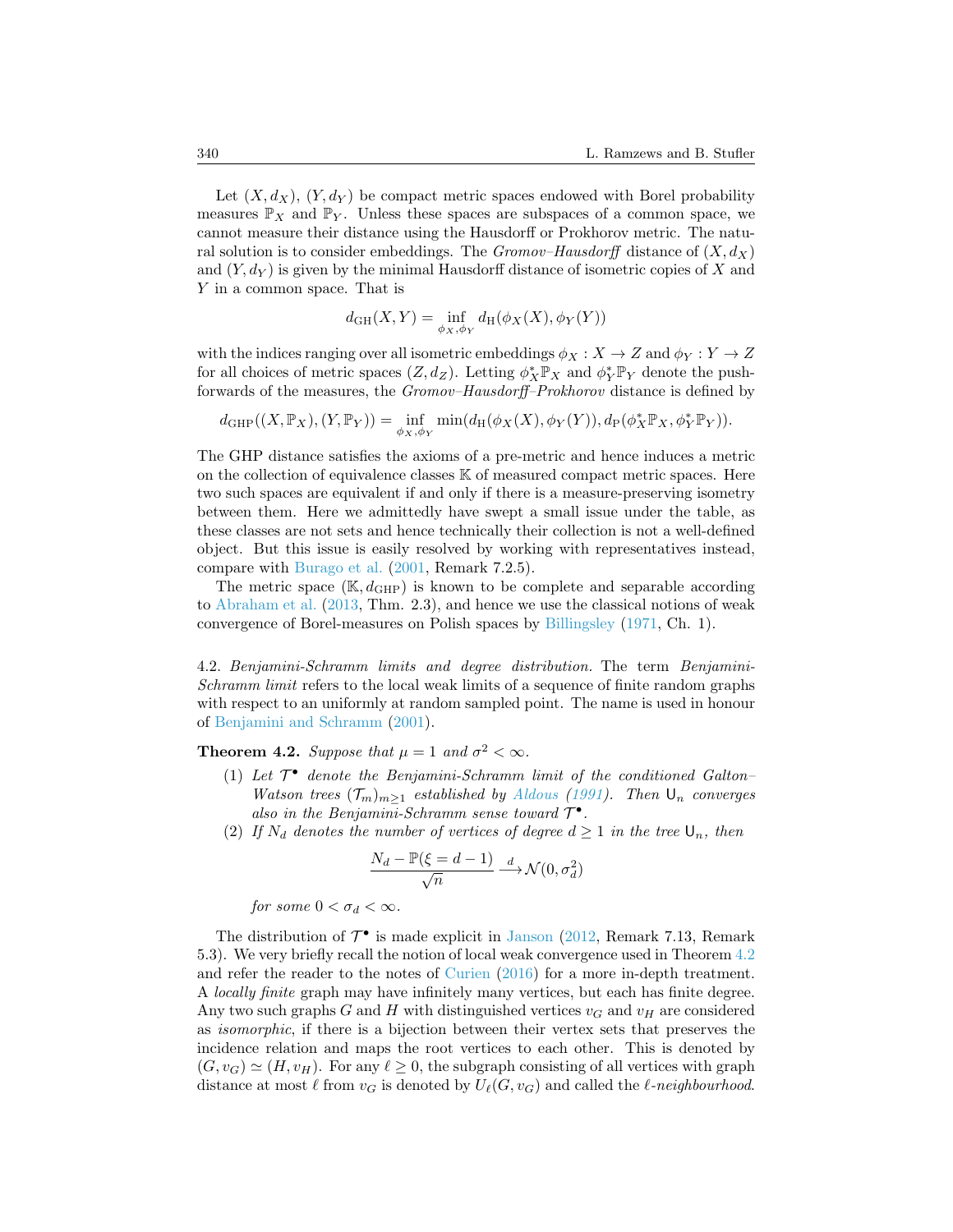We consider the  $\ell$ -neighbourhood as a rooted graph. The *local distance* of the two rooted graphs  $H$  and  $G$  is defined by

 $d_{\text{L}}((G, v_G), (H, v_H)) = 1/(1 + \sup\{\ell \geq 0 \mid U_{\ell}(G, v_G) \simeq U_{\ell}(H, v_H)\}).$ 

This yields a metric on the collection of (representatives of) isomorphism classes of rooted locally finite graphs, which is known to be complete and separable. A sequence of random rooted graphs  $(G_n, v_n)$  converges in the *local weak sense* toward a random limit graph  $(G, v)$ , if for each  $\ell \geq 0$  and each rooted graph  $(Q, v_Q)$  it holds that

$$
\mathbb{P}(U_{\ell}(G_n, v_n) \simeq (Q, v_Q)) \to \mathbb{P}(U_{\ell}(G, v) \simeq (Q, v_Q))
$$

as n becomes large.

<span id="page-8-0"></span>4.3. The maximum degree and other parameters. Theorem [2.2](#page-4-1) reduces the study of the extremal vertex degree sizes of the unrooted tree  $\mathcal{U}_n$  to those of the random tree  $S_n$ . It is clear that central limit theorems or laws of large numbers for the degree sizes in the simply generated tree  $\mathcal{T}_m$  also hold for the tree  $\mathcal{T}_{K_n}$ , since  $K_n = n +$  $O_p(1)$ . The trees  $\mathcal{T}_{K_n}$  and  $\mathcal{S}_n$  differ only by a small tree with stochastically bounded size that gets attached to the root of  $\mathcal{T}_{K_n}$ . Consequently, available results for the maximum degree of  $(\mathcal{T}_m)_{m>1}$  automatically carry over to the random unrooted tree  $\mathcal{U}_n$ . In particular, we obtain by recent results of [Kortchemski](#page-25-11) [\(2015,](#page-25-11) Thm. 1) a central limit theorem for the largest degree in the subcritical setting.

Corollary 4.3. Suppose that  $\mu < 1$  and

$$
\mathbb{P}(\xi = k) = f(k)k^{-\beta}
$$

for some slowly varying function f and a parameter  $\beta > 2$ . Set

$$
\alpha = \min(2, \beta - 1)
$$

and let  $(Y_t)_{t>1}$  denote a spectrally positive Lévy process with Laplace exponent

$$
\mathbb{E}[\exp(-\lambda Y_t)] = \exp(t\lambda^{\alpha}).
$$

Then there exists a slowly varying function g such that the maximum degree  $\Delta(\mathcal{U}_n)$ satisfies

$$
\frac{(1-\nu)n-\Delta(\mathcal{U}_n)}{g(n)n^{1/\alpha}} \xrightarrow{d} Y_1.
$$

The second largest degree  $\Delta_2(\mathcal{U}_n)$  satisfies

$$
\Delta_2(\mathcal{U}_n) = O_p(g(n)n^{1/\alpha}).
$$

Informally speaking, pretty much all "interesting" properties known for simply generated planted plane trees carry over to the random tree  $\mathcal{U}_n$  using the approximation in Theorem [2.2](#page-4-1) (and possibly Lemma [3.2\)](#page-5-3). See in particular the comprehensive survey of [Janson](#page-25-0) [\(2012\)](#page-25-0) for a wealth of further results that may be transferred.

#### <span id="page-8-1"></span>5. Preliminaries

5.1. Subexponential power series. Subexponential sequences were studied by [Chover](#page-24-11) [et al.](#page-24-11) [\(1973\)](#page-24-11), [Embrechts](#page-24-12) [\(1983\)](#page-24-12), and [Embrechts and Omey](#page-24-13) [\(1984\)](#page-24-13). Up to tilting and rescaling, these sequences correspond to subexponential densities of random variables with values in a lattice, and hence belong to the context of heavy-tailed and subexponential distributions, see the book by [Foss et al.](#page-25-12) [\(2013\)](#page-25-12).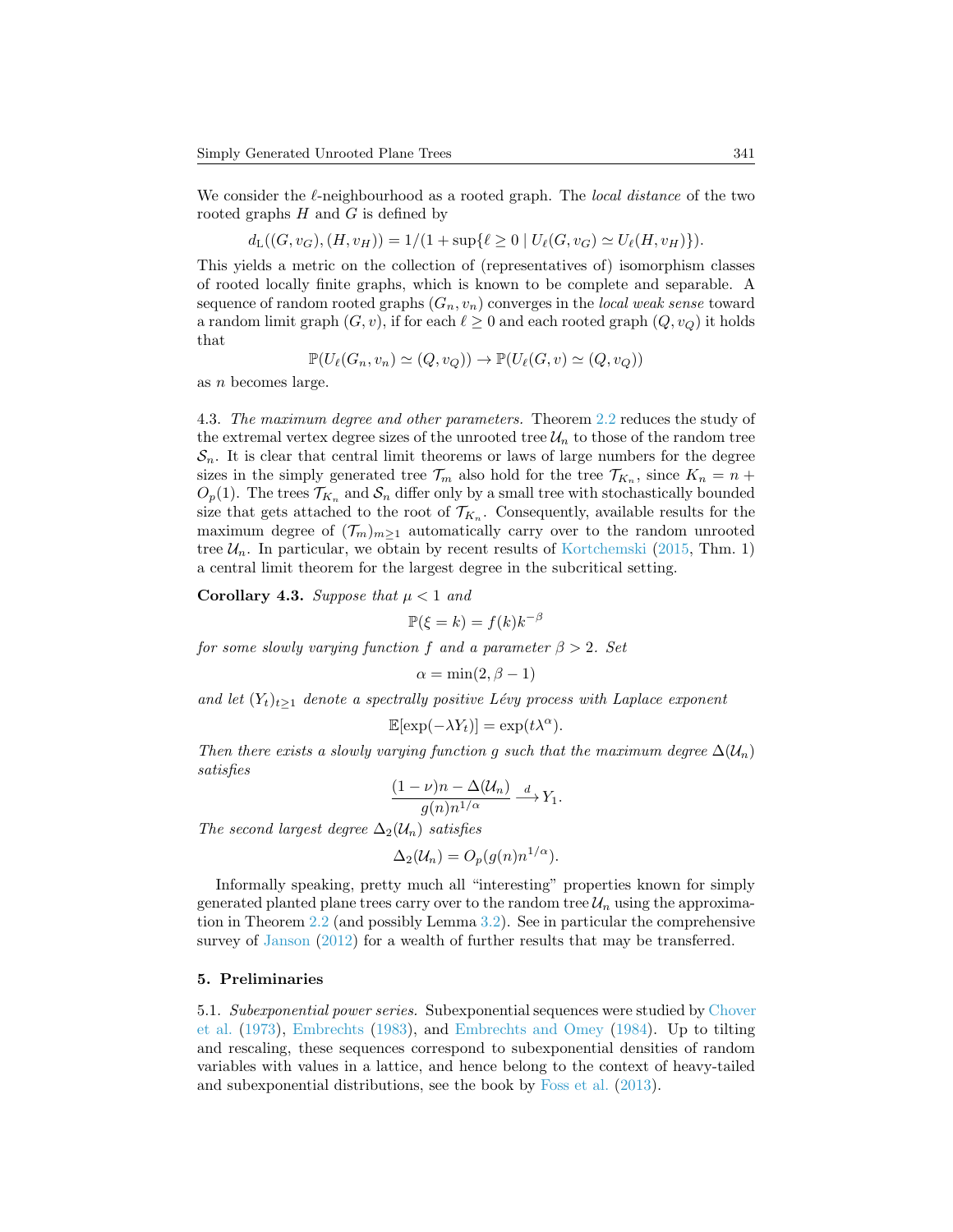**Definition 5.1.** Let  $d \ge 1$  be an integer. A power series  $g(x) = \sum_{k \ge 0} g_k x^k$  with non-negative coefficients and radius of convergence  $\rho > 0$  is subexponential with span d, if  $g_k = 0$  whenever k is not divisible by d, and

$$
\frac{g_k}{g_{k+d}} \sim \rho^d, \qquad \frac{1}{g_k} \sum_{i+j=k} g_i g_j \sim 2g(\rho) < \infty \tag{5.1}
$$

as  $k \equiv 0 \mod d$  becomes large.

Following lemma is useful for deriving the behaviour of a randomly stopped random walk with i.i.d. steps (after centralizing the coefficients of  $g(x)$  properly), and in our case it will prove handy as enumerative tool.

<span id="page-9-1"></span>**Lemma 5.2** [\(Foss et al.,](#page-25-12) [2013,](#page-25-12) Thm. 4.8, 4.30). If  $g(x)$  is subexponential with span d and radius of convergence  $\rho > 0$ , and  $f(x)$  is a non-constant power series with non-negative coefficients that is analytic at  $\rho$ , then  $f(q(x))$  is suberponential with span d and radius of convergence  $\rho$ . Further, as  $n \equiv 0 \mod d$  becomes large,

$$
[xn]f(g(x)) \sim f'(g(\rho))[xn]g(x).
$$

It was observed in [Stufler](#page-25-7) [\(2018a\)](#page-25-7) by building on results for simply generated trees [\(Janson,](#page-25-0) [2012\)](#page-25-0), that power series satisfying a simple recursive relation are always subexponential up to a shift.

<span id="page-9-0"></span>**Lemma 5.3** [\(Stufler,](#page-25-7) [2018a,](#page-25-7) Lem. 3.3). Let  $g(x)$  and  $f(x)$  be power series with non-negative coefficients such that

$$
g(x) = x f(g(x)).
$$

If the series  $f(x)$  has positive radius of convergence and satisfies  $f(0) > 0$  and  $[x<sup>k</sup>]f(x) > 0$  for at least one  $k \geq 2$ , then  $g(x)/x$  is subexponential with span d for some  $d \geq 1$ .

<span id="page-9-2"></span>**Lemma 5.4.** Let  $g(x) = \sum_{k \geq 0} g_k x^k$  and  $f(x) = \sum_{k \geq 0} f_k x^k$  be power series with non-negative coefficients. Suppose that the radii of convergence  $\rho_g$  and  $\rho_f$  of  $g(x)$ and  $f(x)$  satisfy  $\rho_g > \rho_f > 0$ . If  $d \geq 1$  is an integer with

$$
\frac{f_n}{f_{n+d}} \sim \rho_f^d
$$

as  $n \equiv 0 \mod d$  becomes large, then there exist constants  $C, c > 0$  such that

$$
\frac{g_n}{f_n} \le C \exp(-cn)
$$

holds for all  $n \equiv 0 \mod d$  with  $f_n > 0$ .

*Proof*: The assumption  $f_n/f_{n+d} \sim \rho_f^d$  implies that the radius of convergence of  $f(x)$  does not change if we restrict to coefficients  $f_n$  with index in the lattice  $dN_0$ . It also implies that  $f_{kd} > 0$  for all but finitely many integers  $k \geq 0$ . Hence without loss of generality we may assume that  $d = 1$  and  $f_n > 0$  for all  $n \geq 0$ .

Our assumption on  $f(x)$  now reads  $f_n/f_{n+1} \sim \rho_f$ . Hence for any  $\delta > 0$  there is an integer  $n_0 \geq 0$  such that

$$
\frac{f_{n_0}}{f_{n_0+k}} \le (1+\delta)^k \rho_f^k
$$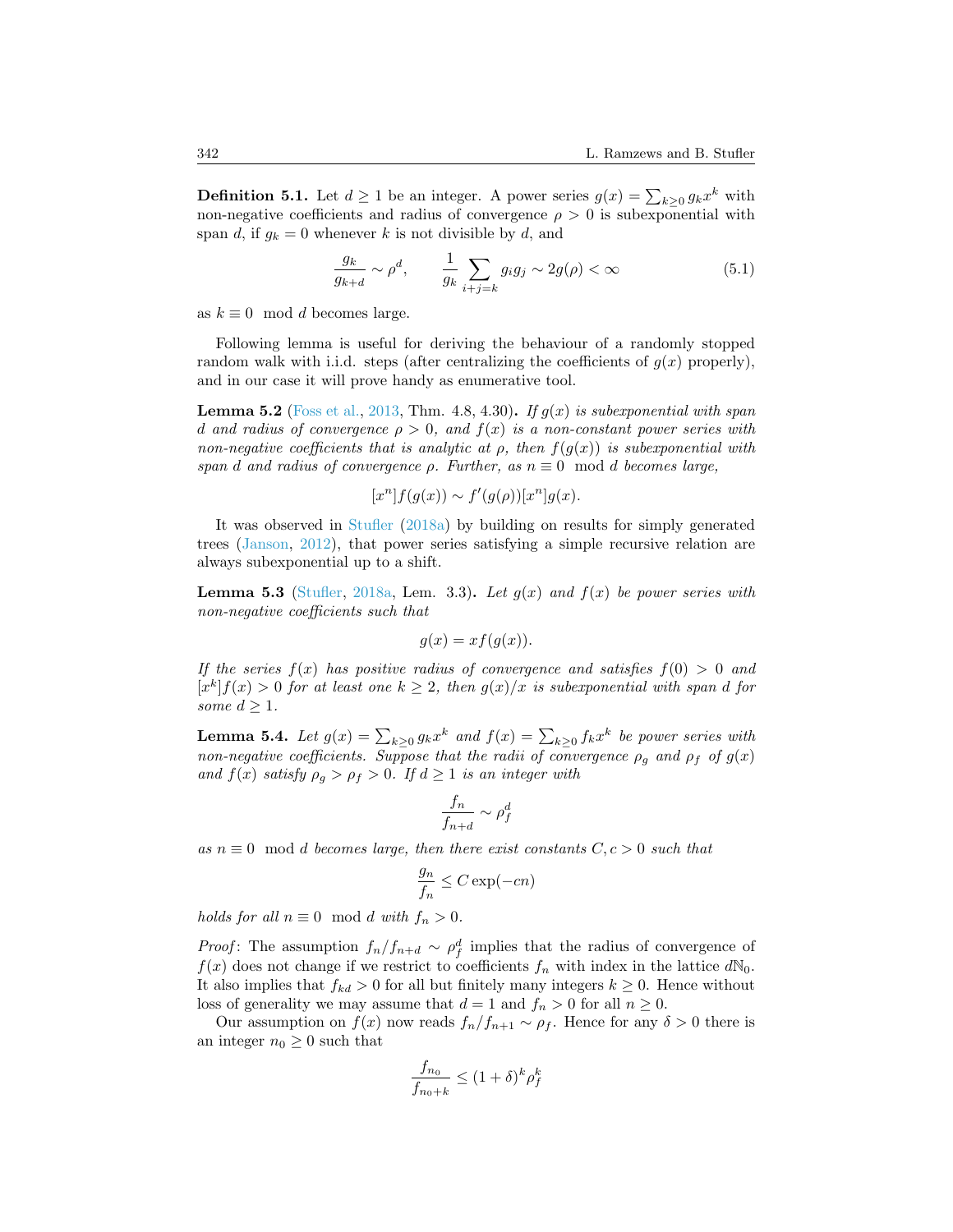for all  $k \geq 0$ . Thus

$$
\sum_{n\geq 0} \frac{g_n}{f_n} (1+\delta)^n = \sum_{0 \leq n < n_0} \frac{g_n}{f_n} (1+\delta)^n + (1+\delta)^{n_0} \sum_{k\geq 0} \frac{g_{n_0+k}}{f_{n_0+k}} (1+\delta)^k
$$
\n
$$
\leq \sum_{0 \leq n < n_0} \frac{g_n}{f_n} (1+\delta)^n + \frac{(1+\delta)^{n_0}}{f_{n_0}} \sum_{k\geq 0} g_{n_0+k} \left( (1+\delta)^2 \rho_f \right)^k.
$$

Since  $\rho_g > \rho_f$  we may choose  $\delta > 0$  small enough such that  $(1 + \delta)^2 \rho_f < \rho_g$ . With this choice of  $\delta$  it follows that

$$
\sum_{n\geq 0} \frac{g_n}{f_n} (1+\delta)^n < \infty.
$$

Consequently, there are constants  $C, c > 0$  such that

$$
\frac{g_n}{f_n} \leq C \exp(-cn)
$$

for all  $n \geq 0$ .

<span id="page-10-0"></span>5.2. Combinatorial Classes. In order to understand how symmetries of random unrooted plane trees typically behave, we will make use of some enumerative results. We aim to recall just enough combinatorial background for the non-specialist. A comprehensive survey of the theory is given in the books by [Flajolet and Sedgewick](#page-24-14) [\(2009\)](#page-24-14) and [Bergeron et al.](#page-24-15) [\(1998\)](#page-24-15).

A weighted combinatorial class is given by a set  $\mathscr{C}^{\omega}$  of countably many objects equipped with a size function

$$
|\cdot|:\mathscr{C}^\omega\to\mathbb{N}_0
$$

and a weight function

$$
\omega: \mathscr{C}^{\omega} \to \mathbb{R}_{\geq 0}.
$$

Additionally, the subset  $\mathscr{C}_n^{\omega} \subset \mathscr{C}^{\omega}$  containing all *n*-sized objects in  $\mathscr{C}^{\omega}$  is required to satisfy

$$
\sum_{C \in \mathscr{C}_n^\omega} \omega(C) < \infty
$$

for all  $n \in \mathbb{N}_0$ . Each  $C \in \mathcal{C}_n^\omega$  is said to be comprised of *n* atoms. There are two cases to be set apart:

(1) Each atom bears a distinct label and the class is termed labelled. Then the (weighted exponential) generating series of  $\mathscr{C}^\omega$  is the formal power series

$$
\mathscr{C}^{\omega}(x) := \sum_{C \in \mathscr{C}^{\omega}} \frac{\omega(C)}{|C|!} x^{|C|}.
$$

(2) Whenever atoms are not distinguishable, we say that the class is unlabelled. For this section we denote such classes by  $\tilde{\mathscr{C}}^{\omega}$  and the resulting *(weighted*) ordinary) generating series is defined as the formal power series

.

$$
\tilde{\mathscr{C}}^{\omega}(x) := \sum_{C \in \mathscr{C}^{\omega}} \omega(C) x^{|C|}
$$

Without loss of generality we will assume that any object  $C \in \mathscr{C}_n^\omega$  has labels in the set [n] and that  $\mathscr{C}^{\omega}$  is defined in a coherent way such that it contains any possible relabelling of C with labels in [n]. For  $\sigma : [n] \to [n]$  and  $C \in \mathcal{C}_n^{\omega}$  we denote by  $\sigma.C$ the object obtained by replacing the label  $i_v \in [n]$  of the atom v of C by  $\sigma(i_v)$  for all atoms  $v \in C$ .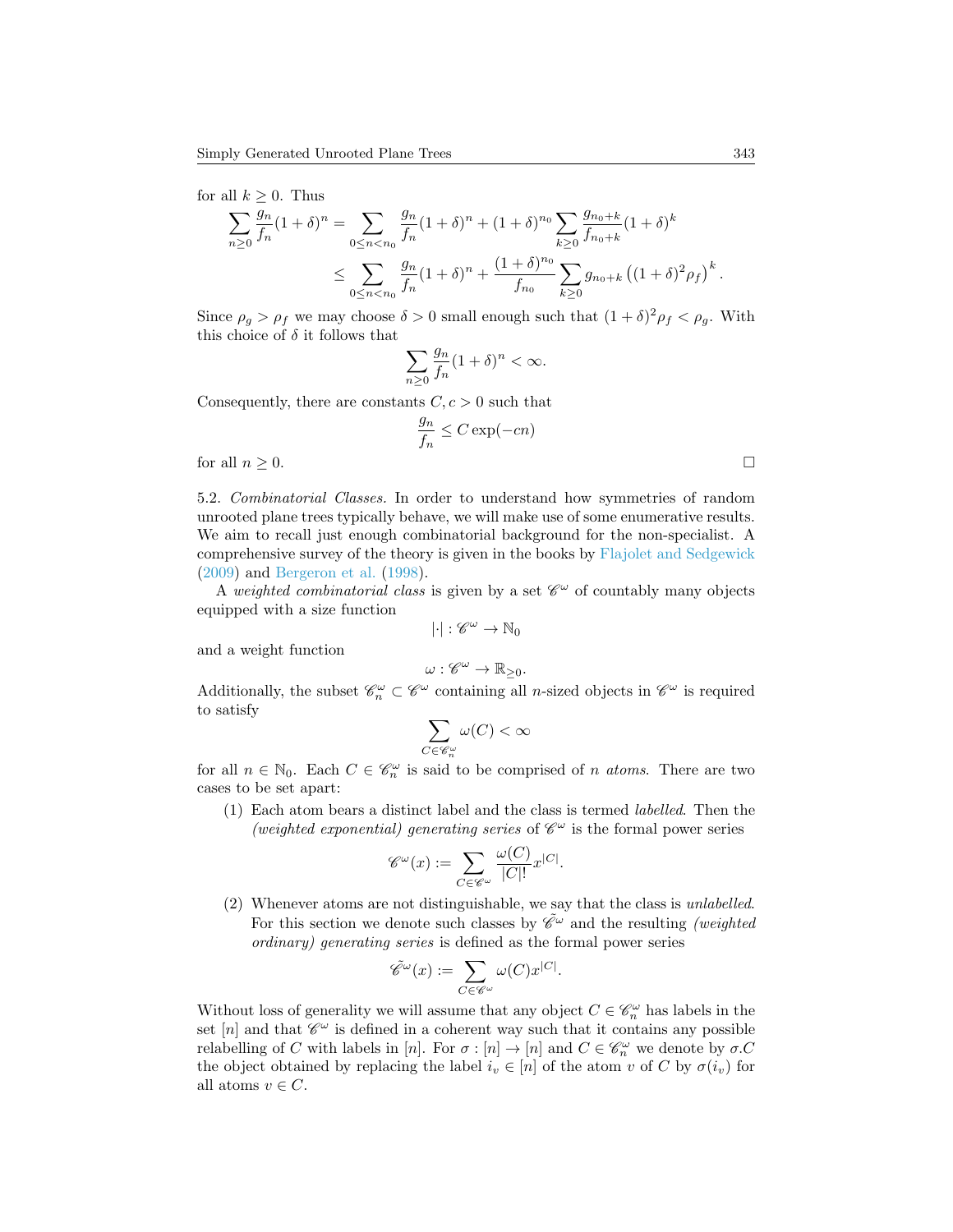We may alternatively view  $\tilde{\mathscr{C}}^\omega$  as the set of equivalence classes under the relation which terms two objects  $C, C' \in \mathcal{C}_n^{\omega}$  isomorphic if and only if one object is obtained by relabelling the other one, i.e. there exists a permutation  $\sigma : [n] \to [n]$  such that  $\sigma.C = C'$ . Regarding this, it makes sense to impose that any labelled element in a equivalence class  $\tilde{C} \in \tilde{\mathscr{C}}^\omega$  receives the same weight  $\omega(\tilde{C})$ .

5.2.1. Cycle index sum. Let  $C \in \mathscr{C}^\omega$  and  $\sigma$  be a permutation on the label set of C such that  $\sigma.C = C$ . Then  $\sigma$  is called *automorphism* of C. Note that any object has at least one automorphism, namely the identity. The class of *symmetries* of  $\mathscr{C}^{\omega}$  is defined as the collection of objects paired with an automorphism, that is

$$
Sym(\mathscr{C}^{\omega}) := \{ (C, \sigma) : C \in \mathscr{C}^{\omega} \text{ and } \sigma.C = C \}.
$$

Any permutation  $\sigma$  can be decomposed into disjoint cycles and we denote by  $\sigma_i$  the number of cycles of length i in  $\sigma$ . In particular,  $\sigma_1$  counts the number of fixpoints. The cycle index sum of a class  $\mathscr{C}^{\omega}$  is then defined as the formal power series

$$
Z_{\mathscr{C}^{\omega}}(s_1, s_2, \dots) := \sum_{k \geq 0} \sum_{(C, \sigma) \in \text{Sym}(\mathscr{C}_{k}^{\omega})} \frac{\omega(C)}{k!} s_1^{\sigma_1} \cdots s_k^{\sigma_k}.
$$

Considering symmetries is useful, as it provides a way of counting orbits.

<span id="page-11-0"></span>**Lemma 5.5** [\(Bodirsky et al.,](#page-24-16) [2011,](#page-24-16) Lem. 1). For any  $\tilde{C} \in \tilde{\mathscr{C}}^{\omega}$  there are precisely |C|! many symmetries  $(C, \sigma)$  in Sym $(\mathscr{C}^{\omega})$  such that  $C \in \tilde{C}$ . Consequently,

$$
\tilde{\mathscr{C}}^{\omega}(x) = Z_{\mathscr{C}^{\omega}}(x, x^2, x^3, \dots).
$$

Example 5.6. In the context of our intended applications, where we consider a weight sequence  $\mathbf{w} = (\omega_i)_{i>0}$  of non-negative real numbers,  $\mathscr{T}^{\omega}$  is typically a class (of labelled or unlabelled, planted or plane, rooted or unrooted) trees and, for  $T \in \mathscr{T}^\omega$ ,

$$
\omega(T):=\prod_{v\in T}\omega_{f(v)}
$$

for some arbitrary mapping f from the vertex set of T into  $\mathbb{N}_0$ . For example  $f(v) := d^+_T(v)$  may count the out-degree of a given vertex v. Furthermore, the size of a tree will be given by its number of vertices.

5.2.2. Constructions. In this section we present several constructions designed for obtaining more complex classes out of simpler ones. Let  $\mathscr{A}^{\omega}$  and  $\mathscr{B}^{\nu}$  be labelled classes and their unlabelled counterparts be denoted as before. For any arbitrary class  $\mathscr{C}^{\omega}$ , we define the set  $\mathscr{C}^{\omega}[P]$ , which contains all objects in  $\mathscr{C}^{\omega}$  of size  $|P|$ relabelled canonically by a given finite set of labels  $P \subset \mathbb{N}$ .

*Product.* The *product* of objects  $A \in \mathcal{A}^{\omega}$  and  $B \in \mathcal{B}^{\nu}$  is the tuple  $(A, B)$  where each atom is relabelled according to labels in  $|A| + |B|$ . Formally,

$$
\mathscr{A}^{\omega} \cdot \mathscr{B}^{\omega} := \{ (A, B) : A \in \mathscr{A}^{\omega}[P_1], B \in \mathscr{B}^{\nu}[P_2], (P_1, P_2) \text{ is a partition of } [|A| + |B|] \}.
$$

By discarding the labels, the product of the *unlabelled* classes  $\tilde{\mathscr{A}}^{\omega}$  and  $\tilde{\mathscr{B}}^{\nu}$  is given by the set theoretic product

$$
\tilde{\mathscr{A}}^{\omega} \cdot \tilde{\mathscr{B}}^{\nu} := \{ (A, B) : A \in \tilde{\mathscr{A}}^{\omega}, \ B \in \tilde{\mathscr{B}}^{\nu} \}.
$$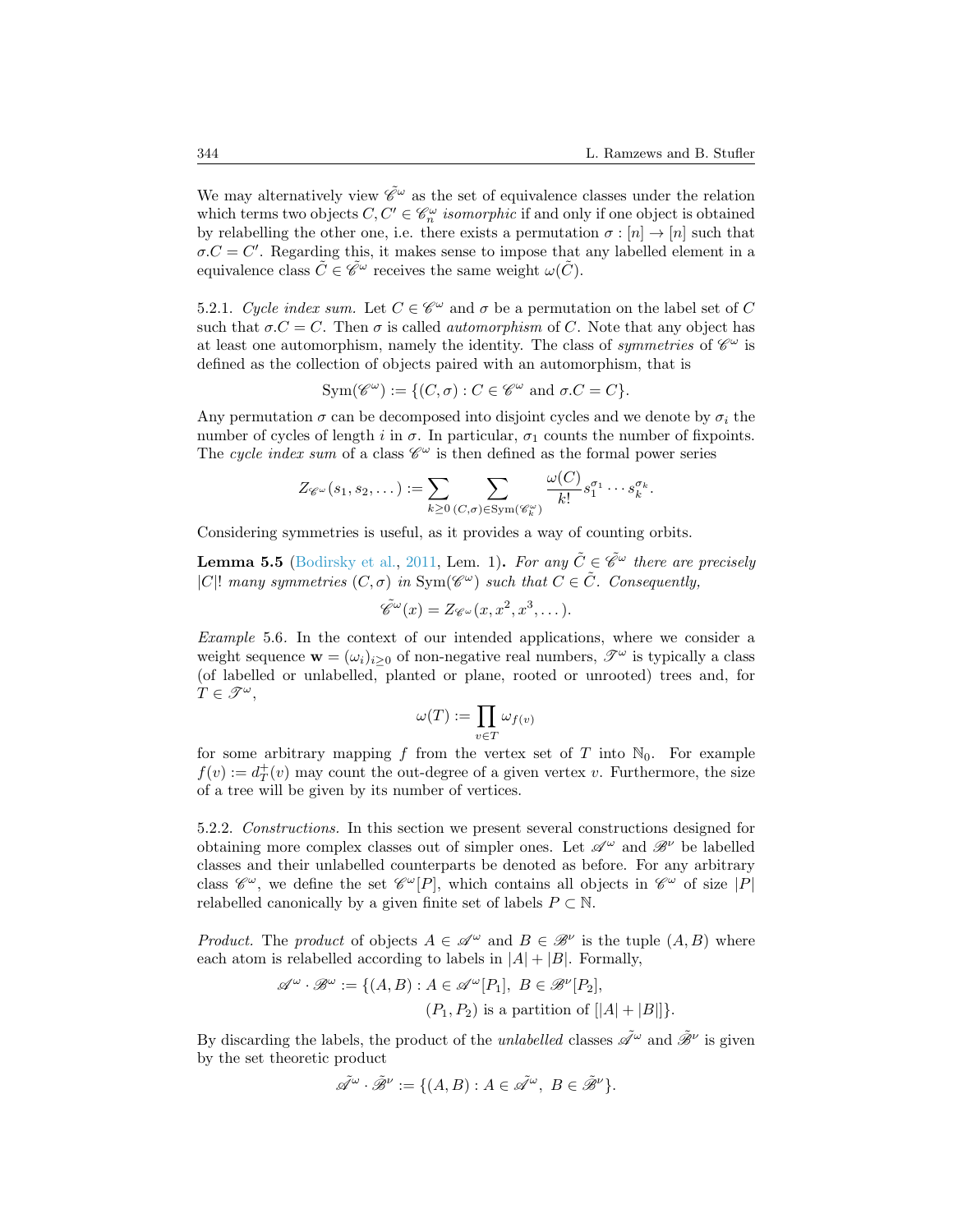In both cases, the size function is the canonical extension  $|(A, B)| := |A| + |B|$  of the size functions of the underlying classes, such as the weight of  $(A, B)$  being given by  $\omega(A) \cdot \nu(B)$ . As a straight-forward consequence the generating series satisfy

$$
(\mathscr{A}^{\omega} \cdot \mathscr{B}^{\nu})(x) = \mathscr{A}^{\omega}(x) \cdot \mathscr{B}^{\nu}(x) \quad \text{and} \quad (\tilde{\mathscr{A}}^{\omega} \cdot \tilde{\mathscr{B}}^{\nu})(x) = \tilde{\mathscr{A}}^{\omega}(x) \cdot \tilde{\mathscr{B}}^{\nu}(x). \tag{5.2}
$$

Composition. For this construction we assume that  $\mathcal{B}_0^{\nu} = \emptyset$ . The composition  $\mathscr{A}^{\omega} \circ \mathscr{B}^{\nu}$  is the set of objects obtained by picking  $A \in \mathscr{A}^{\omega}$  and replacing every atom in A by an entire object from  $\mathscr{B}^{\nu}$  relabelled properly according to the compound size. In other words,  $\mathscr{A}^{\omega}\circ\mathscr{B}^{\nu}$  contains all sequences of the form

<span id="page-12-1"></span> $(A, B_1, \ldots, B_k)_{\simeq}, \quad A \in \mathscr{A}_k^{\omega}, \ B_i \in \mathscr{B}^{\nu}[P_i], \ 1 \leq i \leq k,$ 

where  $k \geq 0$  and  $(P_1, \ldots, P_k)$  is a partition of  $[\sum_{1 \leq i \leq k} |B_i|]$ . The relation " $\simeq$ " terms two sequences  $(A, B_1, \ldots, B_k)$  and  $(A', B'_1, \ldots, \overline{B'_k})$  in  $\mathscr{A}^\omega \circ \mathscr{B}^\nu$  isomorphic if  $A = A'$  and for any permutation  $\sigma : [k] \to [k]$  such that  $\sigma.A = A$  it holds  $B_{\sigma(i)} = B'_i$ for  $1 \leq i \leq k$ . Hence, any  $M \in \mathscr{A}^{\omega} \circ \mathscr{B}^{\nu}$  possesses a *core structure*  $A \in \mathscr{A}^{\omega}$  and components  $B_1, \ldots, B_{|A|} \in \mathcal{B}^{\nu}$ . The size is then given by  $|M| := \sum_{1 \leq i \leq |A|} |B_i|$  and the compound weight by  $\omega(A) \prod_{1 \leq i \leq |A|} \nu(B_i)$ . This implies that the generating series is

$$
(\mathscr{A}^{\omega} \circ \mathscr{B}^{\nu})(x) = \mathscr{A}^{\omega}(\mathscr{B}^{\nu}(x)).
$$

The unlabelled composition  $\tilde{\mathscr{A}}^{\omega} \circ \tilde{\mathscr{B}}^{\nu}$  is defined equivalently, except for skipping the part where the objects are relabelled. Due to possible symmetries appearing when removing the labels, the generating series satisfies a more complex formula, namely

$$
(\tilde{\mathscr{A}}^{\omega} \circ \tilde{\mathscr{B}}^{\nu})(x) = Z_{\mathscr{A}^{\omega}}(\tilde{\mathscr{B}}^{\nu}(x), {\mathscr{B}^{\nu}}^2(x^2), {\mathscr{B}^{\nu}}^3(x^3), \dots), \tag{5.3}
$$

where  $\mathscr{B}^{\nu^k}$  denotes the class with weight function  $\nu(B)^k$  for  $B \in \mathscr{B}^{\nu^k}$ . This is stated in [Bergeron et al.](#page-24-15) [\(1998,](#page-24-15) Prop. 11).

Cycle. The labelled class  $CYC^{\kappa}$  contains all bijections that are cycles and by convention the empty set is mapped onto itself. The size of a cycle is its length and the weight of a cycle  $\tau \in CYC^{\kappa}$  depends only on the length, i.e.  $\kappa(\tau) = \kappa_{|\tau|}$  for some non-negative real-valued sequence  $(\kappa_k)_{k>0}$  with  $\kappa_0 = 1$ . This follows from the fact that all cycles of the same length are isomorphic.

The symmetries of cycles may be described explicitly. It is elementary that any automorphism of a cycle  $\tau$  with length  $k \geq 1$  must be of the form  $\tau^i$  for  $0 \leq i \leq k-1$ . The disjoint cycles in  $\tau^i$  all have the same length  $k/\gcd(i,k)$ , and  $\tau^i$  has  $\gcd(i,k)$ of them. There are precisely  $(k-1)!$  cycles on a fixed k-element set. This yields

<span id="page-12-0"></span>
$$
Z_{\text{CYC}^{\kappa}}(s_1, s_2, \ldots) = 1 + \sum_{k \ge 1} \frac{\kappa_k}{k} \sum_{i=0}^{k-1} s_{k/\gcd(i,k)}^{\gcd(i,k)}.
$$
 (5.4)

We let  $\varphi$  denote Euler's totient function. That is, for each  $d \geq 1$  the number  $\varphi(d)$ counts the integers that are relatively prime to d. For each  $k \geq 1$ , there are precisely  $\varphi(d)$  many integers  $1 \leq i \leq k$  such that  $k/\text{gcd}(i, k) = d$ . Hence Equation [\(5.4\)](#page-12-0) may be rephrased by

<span id="page-12-2"></span>
$$
Z_{\text{CYC}^{\kappa}}(s_1, s_2, \ldots) = 1 + \sum_{d \ge 1} \frac{\varphi(d)}{d} \sum_{j \ge 1} \frac{\kappa_{jd}}{j} s_d^j.
$$
 (5.5)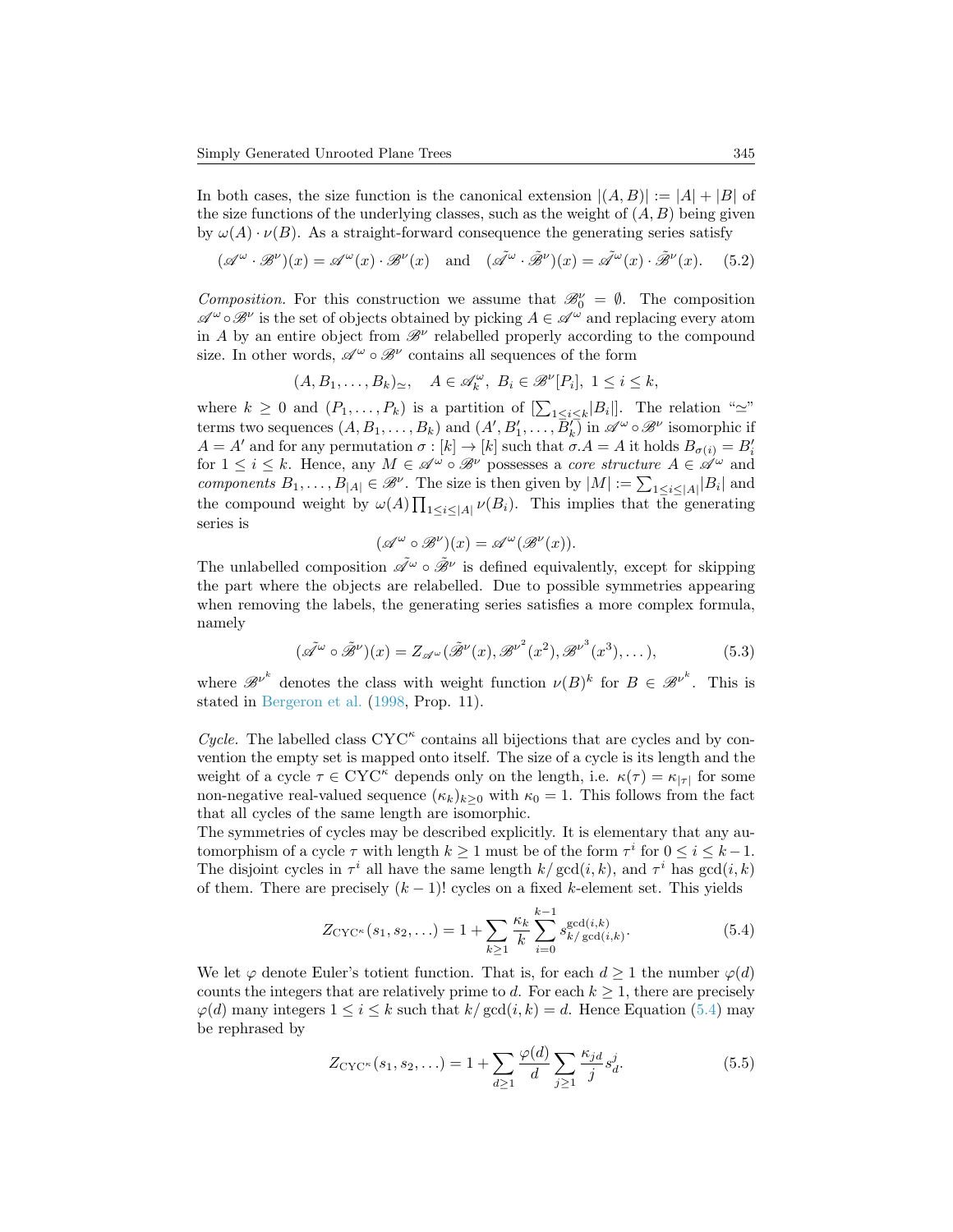We denote by the composition  $CYC^{\kappa} \circ \mathcal{B}^{\nu}$  the labelled class containing all cyclic orderings of objects in  $\mathscr{B}^{\nu}$  relabelled properly according to their compound size. Formally,  $\text{CYC}^{\kappa} \circ \mathcal{B}^{\nu}$  contains all sequences of the form

$$
(C, B_1, \ldots, B_k)_{\simeq}, \quad C \in \mathrm{CYC}_k^{\kappa}, \ B_i \in \mathscr{B}^{\nu}[P_i], \ 1 \le i \le k,
$$

where  $(P_1, \ldots, P_k)$  is a partition of  $\left[\sum_{1 \leq i \leq k} |B_i|\right]$  and the relation " $\simeq$ " is as before. The size of such an object is given by  $\sum_{1 \leq i \leq k} |B_i|$  and the weight by  $\kappa(C) \prod_{1 \leq i \leq k} \nu(B_i).$ 

5.3. Boltzmann distribution. Given the (labelled) weighted combinatorial class  $\mathscr{C}^{\omega}$ and a parameter y such that  $0 < \mathcal{C}^{\omega}(y) < \infty$  we define the corresponding Boltzmann probability measure by

$$
\mathbb{P}(\mathcal{C}=C):=\frac{\omega(C)y^{|C|}}{|C|!\mathscr{C}^{\omega}(y)},\quad C\in\mathscr{C}^{\omega}.
$$

The random variable  $\mathcal C$  is taking values in the entire space  $\mathscr C^\omega$  and when conditioning on having size n we obtain the object  $\mathcal{C}_n$  drawn proportional to its  $\omega$ -weight from all objects in  $\mathscr{C}^{\omega}$  of size *n*. That is

$$
\mathbb{P}(\mathcal{C}_n = C) = \frac{w(C)}{\sum_{C' \in \mathcal{C}_n^{\omega}} w(C')}, \quad C \in \mathcal{C}_n^{\omega}.
$$

Let  $\mathscr{X}^2$  denote the unique class consisting of a single ordered pair of atoms that receives weight 1 and  $\mathscr{B}^{\nu}$  be a labelled class such that  $\mathscr{B}_{0}^{\nu} = \emptyset$ . Denote by  $\mathcal{X}_{n}$  the  $(\mathscr{X}^2 \circ \mathscr{B}^{\nu})_n$ -valued random variable drawn proportional to its compound weight. Later we will need the distribution of the remainder  $\mathcal{R}_n$ , which is obtained by removing "the" largest component of  $\mathcal{X}_n$  (if the two components of  $\mathcal{X}_n$  are equally sized, we pick an arbitrary one). Therefore, we state a far simplified version of [Stufler](#page-25-7) [\(2018a,](#page-25-7) Thm. 3.4) (here  $\mathscr{X}^2$  is replaced by an arbitrary combinatorial class).

<span id="page-13-1"></span>**Lemma 5.7.** Suppose that  $x^{-1}B^{\nu}(x)$  is subexponential with radius of convergence  $\rho$  and span d. Then

$$
\mathcal{R}_n\stackrel{d}{\to}\mathcal{R}
$$

as  $n \equiv 2 \mod d$  becomes large, where  $\mathcal R$  is given by

$$
\mathbb{P}(\mathcal{R} = B) = \frac{\nu(B)\rho^{|B|}}{|B|!\mathscr{B}^{\nu}(\rho)}, \quad B \in \mathscr{B}^{\nu}.
$$

This implies that, letting  $n$  tend to infinity on a properly chosen lattice, there emerges one giant component in  $\mathcal{X}_n$  containing all but a stochastically bounded number of atoms.

# <span id="page-13-0"></span>6. Proof of the main result

We briefly recapitulate the assumptions as well as the notation needed for the entire proof.

Our only restriction is that a given weight sequence  $\mathbf{w} = (\omega_k)_{k \geq 0}$  is such that  $\omega_0 > 0$  and  $\omega_k > 0$  for some  $k \in \mathbb{N}$ . Further,  $\Phi(z) := \sum_{k \geq 0} \omega_k z^{\overline{k}}$  is assumed to have finite radius of convergence  $\rho_{\Phi} > 0$ .

For the remaining proof section it will prove handy to transition into the language of combinatorial classes introduced in Section [5.2.](#page-10-0) More precisely, we denote by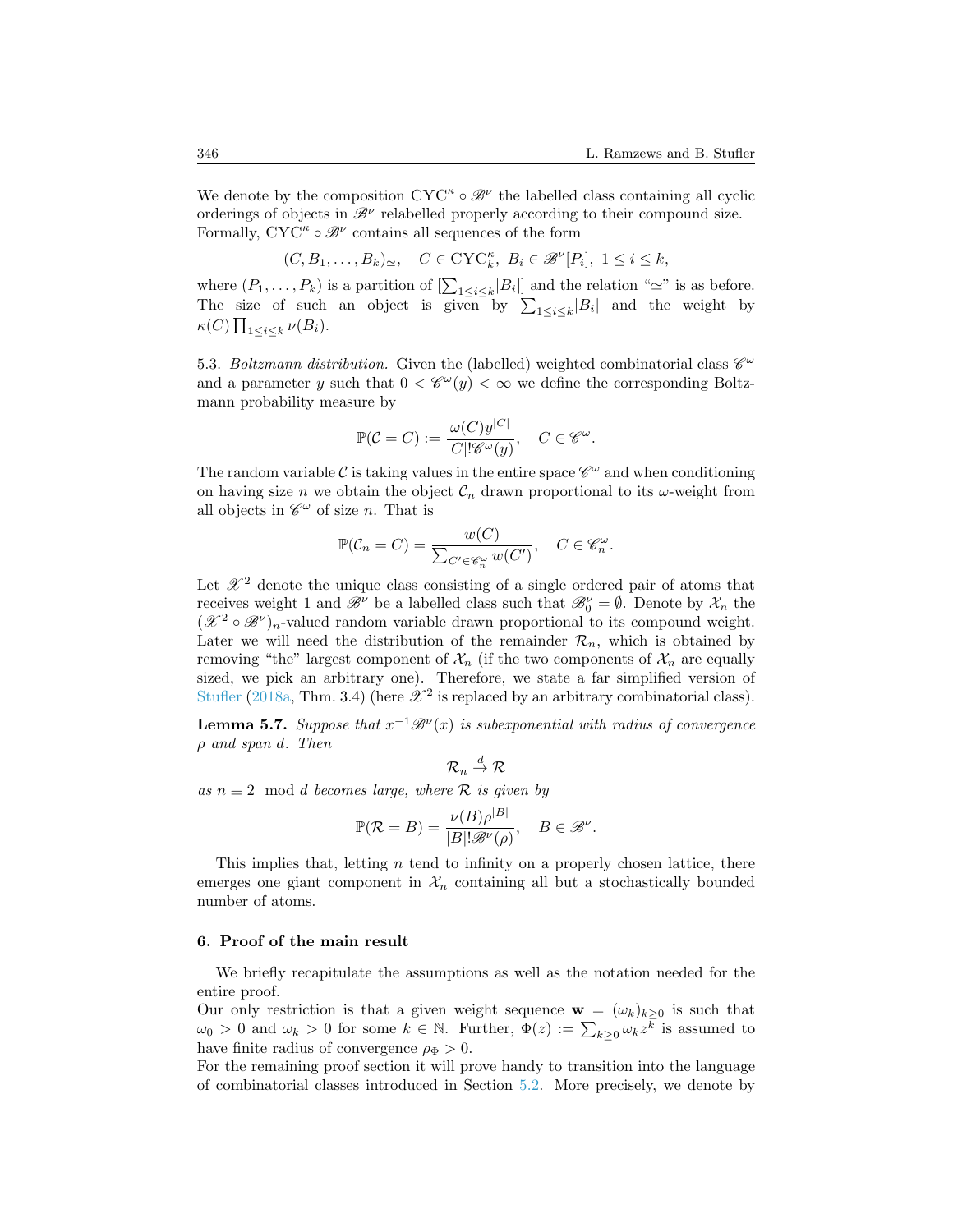$L(\mathscr{U})^{\omega}$  and  $L(\mathscr{T})^{\bar{\omega}}$  the classes of labelled unrooted plane trees and of labelled planted trees, respectively, where  $\omega$  and  $\bar{\omega}$  are the weight functions given by

$$
\omega(T) = \prod_{v \in T} \omega_{d_T^+(v)} \quad \text{or} \quad \overline{\omega}(T) = \prod_{v \in T} \omega_{d_T(v)-1}
$$

for any arbitrary tree T. With this at hand we define the unlabelled counterparts  $\mathscr{U}^{\omega} = \widetilde{L(\mathscr{U})^{\omega}}$  and  $\mathscr{T}^{\bar{\omega}} = \widetilde{L(\mathscr{T})^{\bar{\omega}}}$ .

For an arbitrary class (labelled or unlabelled)  $\mathscr{C}^{\nu}$  we denote by  $\mathcal{C}_n \sim \mathscr{C}^{\nu}$  the random variable drawn from all objects in  $\mathcal{C}^{\nu}$  of size *n* proportional to its *v*-weight, i.e.

$$
\mathbb{P}(\mathcal{C}_n = C) = \frac{\nu(C)}{\sum_{C' \in \mathcal{C}_n^{\nu}} \nu(C')}, \quad C \in \mathcal{C}_n^{\nu}.
$$

In this fashion let

- (1)  $\mathcal{U}_n \sim \mathcal{U}^{\overline{\omega}}$  be drawn proportional to its  $\overline{\omega}$ -weight from all unlabelled unrooted plane trees of size  $n$ ,
- (2)  $\mathcal{T}_n \sim \overline{\mathcal{T}}^{\overline{\omega}}$  proportional to its  $\overline{\omega}$ -weight and
- (3)  $\mathcal{T}_n^* \sim \mathcal{T}^{\omega}$  proportional to its  $\omega$ -weight from all unlabelled planted trees of size n.

6.1. Galton-Watson trees and tilting. Recall the notation from Equations  $(4.1)$ –  $(4.4)$ . For any plane tree T it holds that

<span id="page-14-0"></span>
$$
\mathbb{P}(\mathcal{T} = T) = \frac{\omega(T)\rho_{\mathcal{T}^{\omega}}^{|T|}}{\mathcal{T}^{\omega}(\rho_{\mathcal{T}^{\omega}})}
$$
(6.1)

with  $\rho_{\mathcal{F}^{\omega}} = \tau / \Phi(\tau)$  denoting the radius of convergence of the unique power series  $\mathscr{T}^{\omega}(x)$  satisfying

$$
\mathcal{T}^{\omega}(x) = x \Phi(\mathcal{T}^{\omega}(x)). \tag{6.2}
$$

See [Janson](#page-25-0) [\(2012,](#page-25-0) Remark 3.2 and Remark 7.5) for a justification of these facts. As we shall see in the proof of Lemma [3.2,](#page-5-3) the random tree  $\mathcal T$  is also the distributional limit in  $(3.1)$ .

<span id="page-14-1"></span>Remark 6.1. The preceding text implies that we may without loss of generality assume that **w** is a probability weight sequence and  $\rho_{\mathscr{F}} = 1$  whenever we sample objects conditioned on having a certain size. This is due to the fact that, for  $a, b > 0$ , the rescaled sequence  $\tilde{\mathbf{w}} := (ab^k \omega_k)_{k \geq 0}$  yields for any tree  $T \in \mathcal{F}_n^{\omega}$ 

$$
\tilde{\omega}(T) := \prod_{v \in T} \tilde{\omega}_{d^+(v)} = a^n b^{\sum_{v \in T} d^+(v)} \omega(T) = a^n b^{n-1} \omega(T).
$$

Then, both sequences induce the same conditioned probability

$$
\mathbb{P}(\tilde{\mathcal{T}} = T \mid |\tilde{\mathcal{T}}| = n) = \frac{\tilde{\omega}(T)}{\sum_{T' \in \tilde{\mathcal{F}}^{\tilde{\omega}}} \tilde{\omega}(T)} = \frac{\omega(T)}{\sum_{T' \in \tilde{\omega}} \omega(T)} = \mathbb{P}(\mathcal{T} = T \mid |\mathcal{T}| = n).
$$

Further, choosing  $a = \Phi(\tau)^{-1}$  and  $b = \tau$  we obtain

$$
\mathcal{F}^{\tilde{\omega}}(x) = \sum_{T \in \mathcal{F}^{\tilde{\omega}}} \tilde{\omega}(T)x^{|T|} = \sum_{T \in \mathcal{F}^{\omega}} \Phi(\tau)^{-|T|} \tau^{|T| - 1} \omega(T)x^{|T|}
$$

$$
= \tau^{-1} \sum_{T \in \mathcal{F}^{\omega}} \rho_{\mathcal{F}^{\omega}}^{|T|} \omega(T)x^{|T|} = \frac{\mathcal{F}^{\omega}(\rho_{\mathcal{F}^{\omega}}x)}{\mathcal{F}^{\omega}(\rho_{\mathcal{F}^{\omega}})}
$$

and we readily deduce that  $\rho_{\mathscr{F}^{\tilde{\omega}}} = 1$ .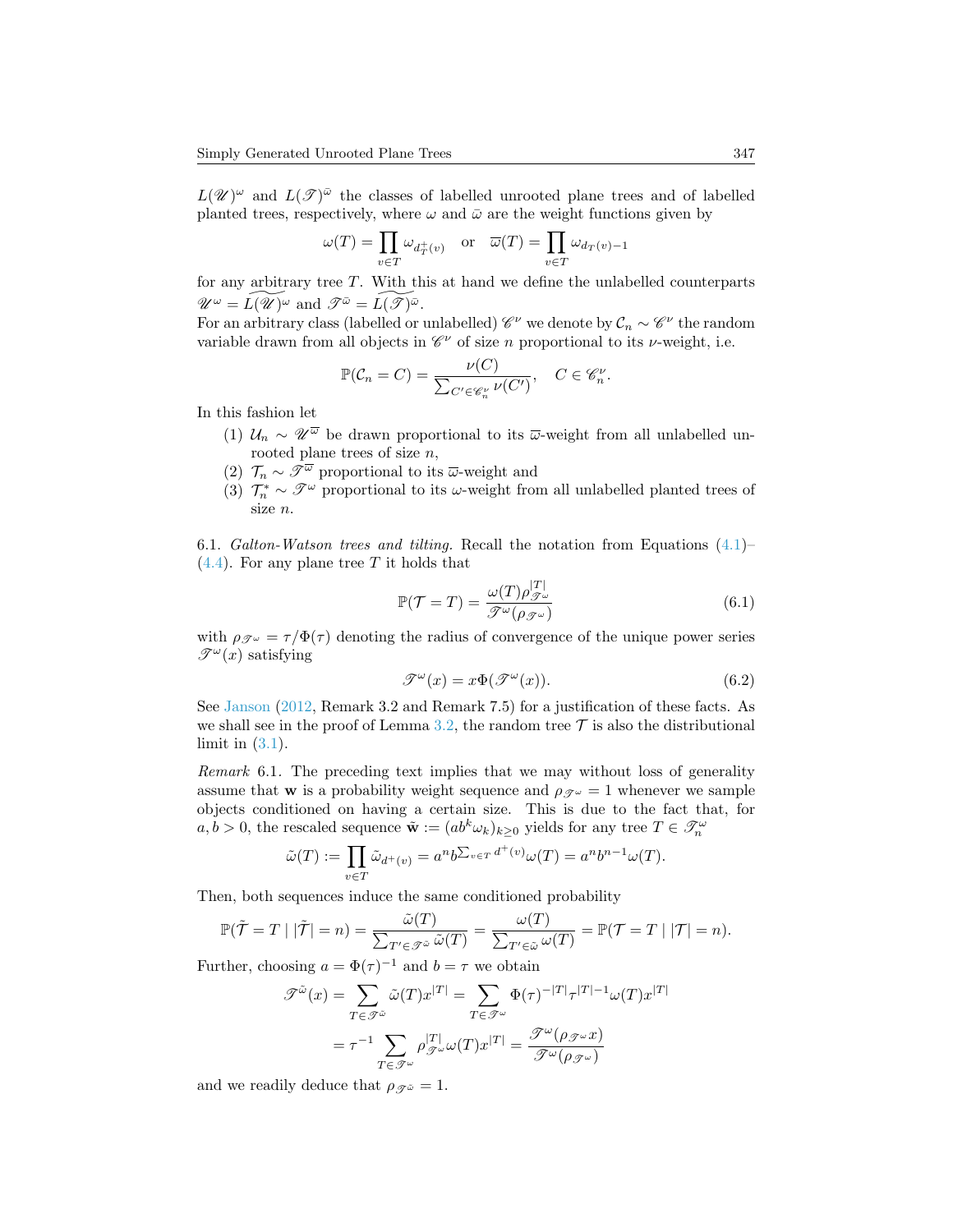6.2. The geometric approximation (Proof of Lemma [3.2\)](#page-5-3). Our first aim is to prove Lemma [3.2.](#page-5-3) Therefore, we observe that there exists a weight-preserving bijection between trees in  $\mathscr{T}^{\overline{\omega}}$  and ordered pairs of trees in  $\mathscr{T}^{\omega}$ , i.e. the random object  $\mathcal{T}_n^*$  can be decomposed into  $(\mathcal{T}_{n_1}, \mathcal{T}_{n_2})$  such that  $n_1+n_2 = n$ . To see that we simply split up  $T \in \mathscr{T}^{\overline{\omega}}$  into  $(T^{(1)}, T^{(2)})$ , where  $T^{(1)}$  is the fringe subtree at the first son of the root of T and  $T^{(2)}$  is the remaining pruned tree. Clearly, this guarantees that the roots of  $T^{(1)}$  and  $T^{(2)}$  receive weights according to their outdegree, by which we obtain trees in  $\mathscr{T}^{\omega}$ . (Note that for any non-rooted node v in an arbitrary rooted tree T it holds that  $d_T(v) - 1 = d_T^+(v)$ .) On the other hand, given  $(T^{(1)}, T^{(2)}) \in \mathcal{F}^{\omega} \cdot \mathcal{F}^{\omega}$ , connect the root of  $T^{(1)}$  to the root of  $T^{(2)}$  as the leftmost son to obtain an object in  $\mathscr{T}^{\overline{\omega}}$ . By this procedure the neighbourhood of both roots increases by one, leading to the proper weighting. Formally, this identity allows us to interpret  $\mathcal{T}_n^*$  as a

<span id="page-15-1"></span>
$$
\mathcal{T}^{\omega} \cdot \mathcal{T}^{\omega} \simeq \mathcal{X}^2 \circ \mathcal{T}^{\omega} \tag{6.3}
$$

composite object, with  $\mathscr{X}^2$  denoting the unique class consisting of a single ordered pair of atoms that receives weight 1. Let

$$
\mathscr{T}^\omega(x):=\sum_{T\in\mathscr{T}^\omega}\omega(T)x^{|T|}
$$

be the ordinary generating function of  $\mathscr{T}^{\omega}$ , which is known to satisfy the equation

 $\mathscr{T}^{\omega}(x) = x \Phi(\mathscr{T}^{\omega}(x)),$ 

see for example [Drmota](#page-24-3) [\(2009,](#page-24-3) Sec. 3.1.4). Consequently, the assumptions of Lemma [5.3](#page-9-0) are fulfilled and  $\mathcal{F}^{(\omega)}(z)/z$  is subexponential with  $d = \text{span}(\mathbf{w})$ .

The class  $\mathscr{F}^{\omega}$  is asymmetric in the sense that each object only admits the trivial automorphism. Hence, there are exactly  $n!$  ways to label objects of size  $n$  and it makes no difference whether we draw an object from  $\mathcal{T}_n^{\omega}$  proportional to its  $\omega$ weight or any of the n! labelled counterparts from the set of all labelled objects in  $L(\mathcal{F})_n^{\omega}$  proportional to their  $\omega$ -weights. Further, the ordinary and exponential generating series coincide in this case. Keeping that comment in mind, the assump-tions of Lemma [5.7](#page-13-1) are fulfilled. Denote by  $\mathcal{T}_n^{\min}$  and  $\mathcal{T}_n^{\max}$  "the" smallest and the largest tree corresponding to  $\mathcal{T}_n^*$ . Whenever both trees have the same size, we pick an arbitrary order. Then, Lemma [5.7](#page-13-1) states that upon removing the largest component of  $(\mathcal{T}_n^{\min}, \mathcal{T}_n^{\max})$  (which is  $\mathcal{T}_n^{\max}$  per definition), the remainder converges in total variation to the random unlabelled planted tree  $\mathcal T$  given by

$$
\mathbb{P}(\mathcal{T} = T) = \frac{\omega(T)\rho_{\mathcal{T}^{\omega}}^{|T|}}{\mathcal{T}^{\omega}(\rho_{\mathcal{T}^{\omega}})}, \qquad T \in \mathcal{T}^{\omega}.
$$

By Equation  $(6.1)$  we know that  $\mathcal T$  follows the distribution of a Galton-Watson tree with offspring distribution given in Equation  $(4.2)$ . This fully proves Lemma [3.2.](#page-5-3)

6.3. Approximating unlabelled by labelled trees (Proof of Lemma [3.1\)](#page-4-2). Let  $\mathcal{L}_n \sim$  $L(\mathscr{U})^{\overline{\omega}}$  denote the random tree drawn proportional to its  $\overline{\omega}$ -weight from all *labelled* unrooted plane trees of size  $n$ . The crucial step towards proving Lemma [3.1](#page-4-2) is showing that, for large n, the unlabelled object  $\mathcal{U}_n$  can be approximated by drawing  $\mathcal{L}_n$  and dropping the labels afterwards. For any labelled tree T, let T be its unlabelled counterpart.

<span id="page-15-0"></span>**Lemma 6.2.** There exist constants  $C, c > 0$  such that for all n  $d_{\text{TV}}(\mathcal{U}_n, \tilde{\mathcal{L}}_n) \leq C \exp(-cn).$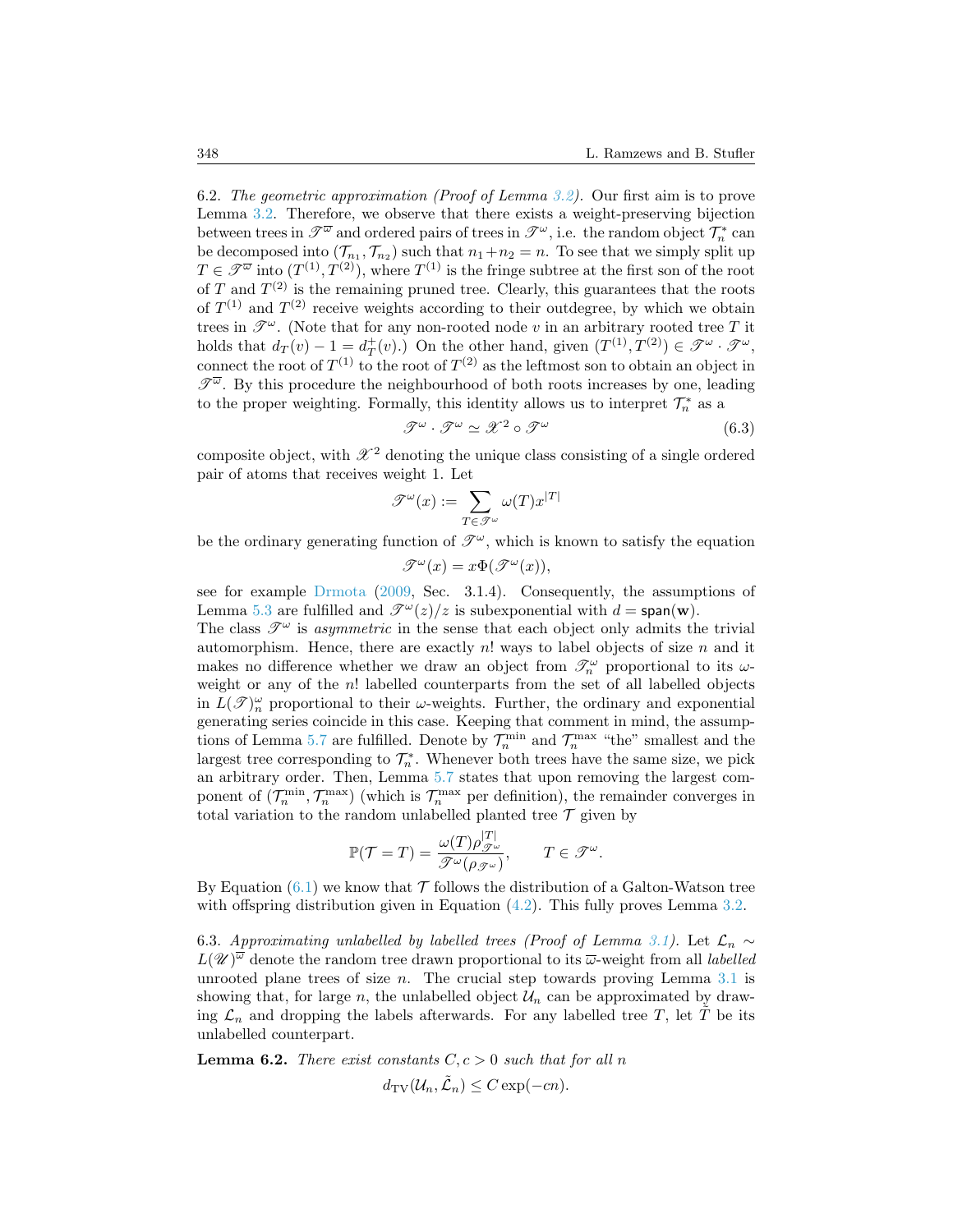

<span id="page-16-0"></span>FIGURE 6.2. Given a labelled plane tree with  $n$  vertices (first), there are  $2(n-1)$  possibilities to appoint a corner as root (second). The position of the corner induces a natural ordering of the children of the root (third) and, as there exist no symmetries, we find  $n!$ corresponding unlabelled trees (fourth).

Any labelled unrooted plane tree of size n has exactly  $2(n - 1)$  corners and by determining one corner as root and ordering the descendants in a canonical way we obtain a labelled planted tree. Further, as mentioned before, planted trees do only allow the trivial automorphism, by which we deduce that there are exactly  $n!$ possibilities to obtain an unlabelled planted tree, as depicted in Figure [6.2.](#page-16-0) All in all, this means that

$$
\tilde{\mathcal{L}}_n\stackrel{(d)}{=}\tilde{\mathcal{T}}_n^*
$$

and Lemma [3.1](#page-4-2) follows readily.

*Proof of Lemma [6.2:](#page-15-0)* Let  $Sym(L(\mathscr{U})^{\overline{\omega}})$  be the set of all pairs  $(L, \sigma)$ , where L is a labelled unrooted plane tree and  $\sigma$  is an automorphism of L, that is  $\sigma.L = L$ . For any such object we define its  $\overline{\omega}$ -weight by

$$
\overline{\omega}((L,\sigma)) := \overline{\omega}(L).
$$

Further, the (random) pair  $(\mathcal{L}_n, \sigma_n)$  is drawn proportional to its  $\overline{\omega}$ -weight from all symmetries of size n in  $Sym(L(\mathscr{U})^{\overline{\omega}})$ . For  $(L,\sigma) \in Sym(L(\mathscr{U})^{\overline{\omega}})$  we denote by  $(L, \sigma)$ <sup>~</sup> the tree which is obtained by removing the labelling of L and discarding the automorphism. By the previous notation this means  $(L, \sigma)$ <sup>~</sup> :=  $\tilde{L}$ . It is a well known fact that every unlabelled structure in  $\mathcal{U}_n$  induces n! symmetries in  $\text{Sym}(L(\mathscr{U})^{\overline{\omega}})$  in the sense that for any  $U \in \mathscr{U}_n$  there are n! symmetries  $(L, \sigma)$  such that  $(L, \sigma)$ <sup>~</sup> = U, see Lemma [5.5.](#page-11-0) This implies

$$
\mathcal{U}_n \stackrel{(d)}{=} (\mathcal{L}_n, \sigma_n)^\sim.
$$

 $\langle \rangle$ 

There is a canonical way of rooting any tree at its geometric center by pruning its leafs until there is only one edge or one node left. We call such trees edge-centered and vertex-centered, respectively. With this comment in mind, there appear three different scenarios for any  $(L, \sigma)$  in  $Sym(L(\mathscr{U})^{\overline{\omega}})$ :

- (1)  $\sigma = id$ .
- (2) L is vertex-centered and  $\sigma \neq id$ .
- (3) L is edge-centered and  $\sigma \neq id$ .

Symmetries being part of the first case can equally be seen as regularly labelled objects without an automorphism.

Whenever the tree of a symmetry  $(L, \sigma)$  is vertex-centered and the automorphism is not trivial, there is a unique way of decomposing  $L$ , cf. Figure [6.3.](#page-18-0) Consider the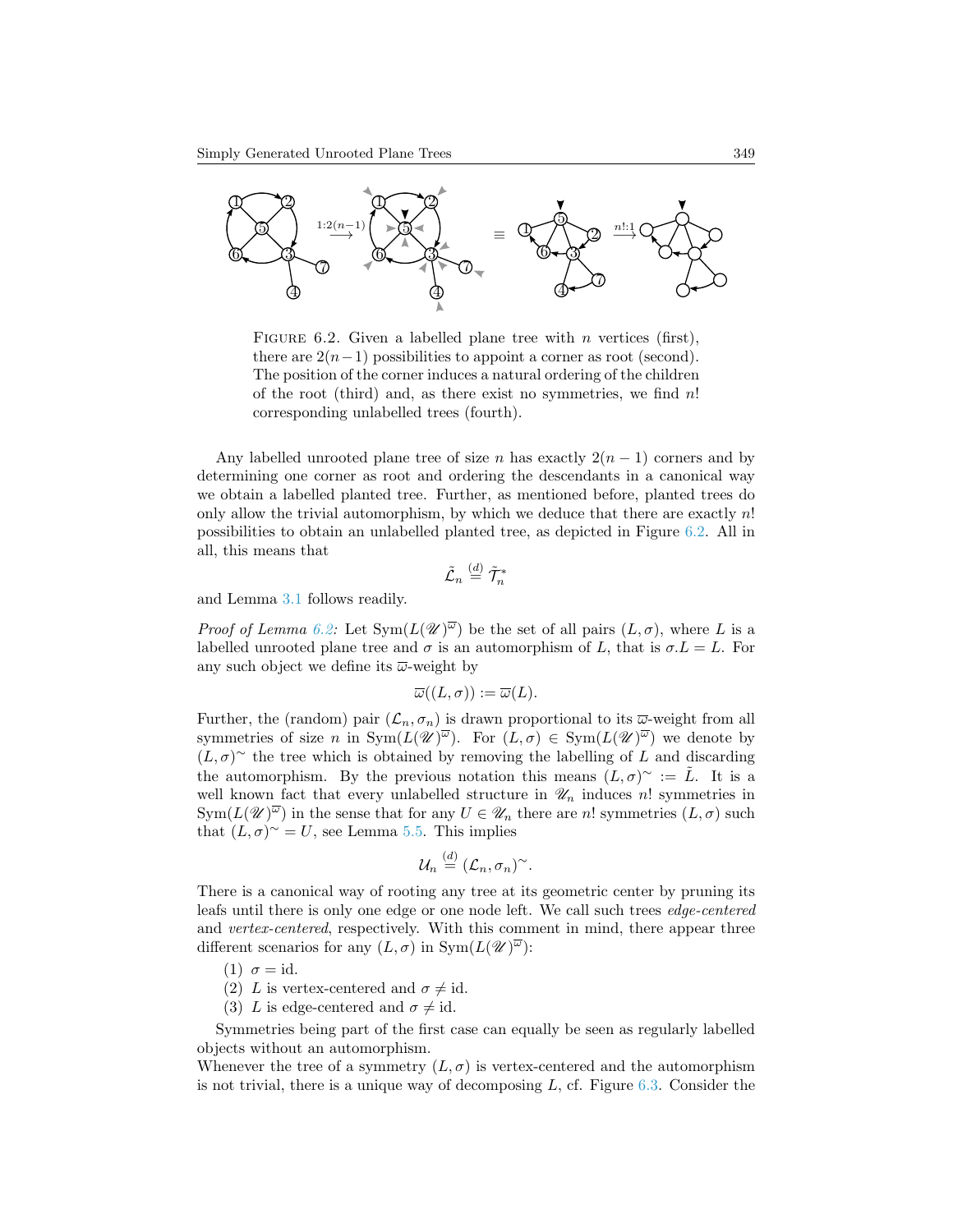cyclically ordered list of trees spreading from the center  $v$  of  $L$  and appoint each of the nodes connected to  $v$  by an edge as root of the tree it is contained in. Let us call these planted trees  $T_1, \ldots, T_k$ . As planted trees do only allow the trivial automorphism and  $\sigma \neq id$  each node in  $T_1$  needs to be transported into some  $T_\ell$  for  $\ell \neq 1$  along  $\sigma$ . Hence, in order to maintain the linear ordering within  $T_1$ , all of its vertices are send to  $T_\ell$  and consequently  $T_\ell$  is an identical copy of  $T_1$ . Similarly, all vertices of  $T_\ell$  are mapped into either  $T_1$  or some other identical tree. Continuing this procedure, we receive  $d \geq 2$  identical trees, which interchange their entire set of vertices among each other under  $\sigma$ . By repeating the previous steps successively we may eventually partition  $\{T_1, \ldots, T_k\}$  into  $j \in [k]$  subsets of sizes  $d_1, \ldots, d_j$ , where each subset contains identical trees interchanging their vertex-sets under  $\sigma$ and  $d_1 + \cdots + d_j = k$ . Recall that the roots of the  $T_1, \ldots, T_k$  are cyclically ordered around the center v, which immediately implies that  $d_1 = \cdots = d_j$  and  $j = k/d_1$ needs to be a divisor of k. Further, the only fixpoint in  $\sigma$  sends the center v to itself.

On the other hand, given the product of a single vertex  $v$  and a cyclically ordered list of planted trees  $T_1, \ldots, T_k$  together with a non-id automorphism  $\tilde{\sigma}$  (as before), we may reconstruct a vertex-centered tree by connecting  $v$  to the roots of the planted trees. This is due to the fact that the longest path of two identical copies attached to v by two edges is always odd. Then, by extending  $\tilde{\sigma}$  with a fixpoint at v we obtain a symmetry of the second case.

This decomposition guarantees that the set containing all symmetries of the second case, denoted by  $\mathcal{R}_v$ , can be expressed as

$$
\mathscr{R}_v = \{ (L, \sigma) : L \in \mathscr{X} \cdot (\mathrm{CYC}^{\kappa} \circ L(\mathscr{T})^{\omega}), \ \sigma.L = L, \ \sigma \neq \mathrm{id} \},
$$

where  $\kappa(\tau) = \omega_{k-1}$  for  $\tau \in CYC_k^{\kappa}$  and  $\mathscr X$  is the unique class consisting of a single vertex receiving weight 1 accounting for the center  $v$ . As described before, we deduce that in this case any automorphism  $\sigma$  contains only *one* single fixpoint (sending the center v to itself) as for otherwise all cycles in  $\sigma$  were fixpoints violating the assumption  $\sigma \neq id$ . The cycle index sum  $Z_{\text{CYC}^{\kappa} \circ L(\mathscr{T})^{\omega}}(0, x^2, x^3, \dots)$  counts symmetries of  $CYC^{\kappa} \circ L(\mathscr{T})^{\omega}$  without any fixpoints and hence, according to [\(5.2\)](#page-12-1) and [\(5.5\)](#page-12-2),

$$
\mathcal{R}_{v}(x) := x Z_{\mathrm{CYC}^{\kappa}}(Z_{L(\mathscr{T})^{\omega}}(0, x^{2}, x^{3}, \dots), Z_{L(\mathscr{T})^{\omega^{2}}}(x^{2}, x^{4}, x^{6}, \dots), \dots)
$$

counts exactly the symmetries in  $\mathcal{R}_v$ . Per definition

$$
Z_{L(\mathscr{T})^{\omega}}(0,s_2,s_3,\dots)=\sum_{k\geq 0}\frac{1}{k!}\sum \omega(T)s_2^{\sigma_2}\cdots s_k^{\sigma_k},
$$

where the sum is conducted over all  $(T, \sigma) \in \text{Sym}(L(\mathcal{F})^{\omega})$  such that  $\sigma$  has no fixpoint. On the other hand, labelled planted trees do only allow the trivial automorphism and thus  $Z_{L(\mathscr{T})^{\omega}}(0, x^2, x^3, ...) = 0$ . This shows

$$
x^{-1}\mathcal{R}_v(x) = Z_{\text{CYC}^\kappa}(0, \mathcal{F}^{\omega^2}(x^2), \mathcal{F}^{\omega^3}(x^3), \dots) = \sum_{d \ge 2} \frac{\varphi(d)}{d} \sum_{j \ge 1} \frac{\omega_{jd-1}}{j} \left(\mathcal{F}^{\omega^d}(x^d)\right)^j.
$$
\n(6.4)

Note that we used  $\widetilde{L(\mathscr{T})^{\omega^i}}(x) = \mathscr{T}^{\omega^i}(x)$  in the latter identity.

For the third case consider  $(L, \sigma)$  such that L is edge-centered and  $\sigma \neq id$ . By similar reasoning as for the vertex-centered case, L consists of two copies of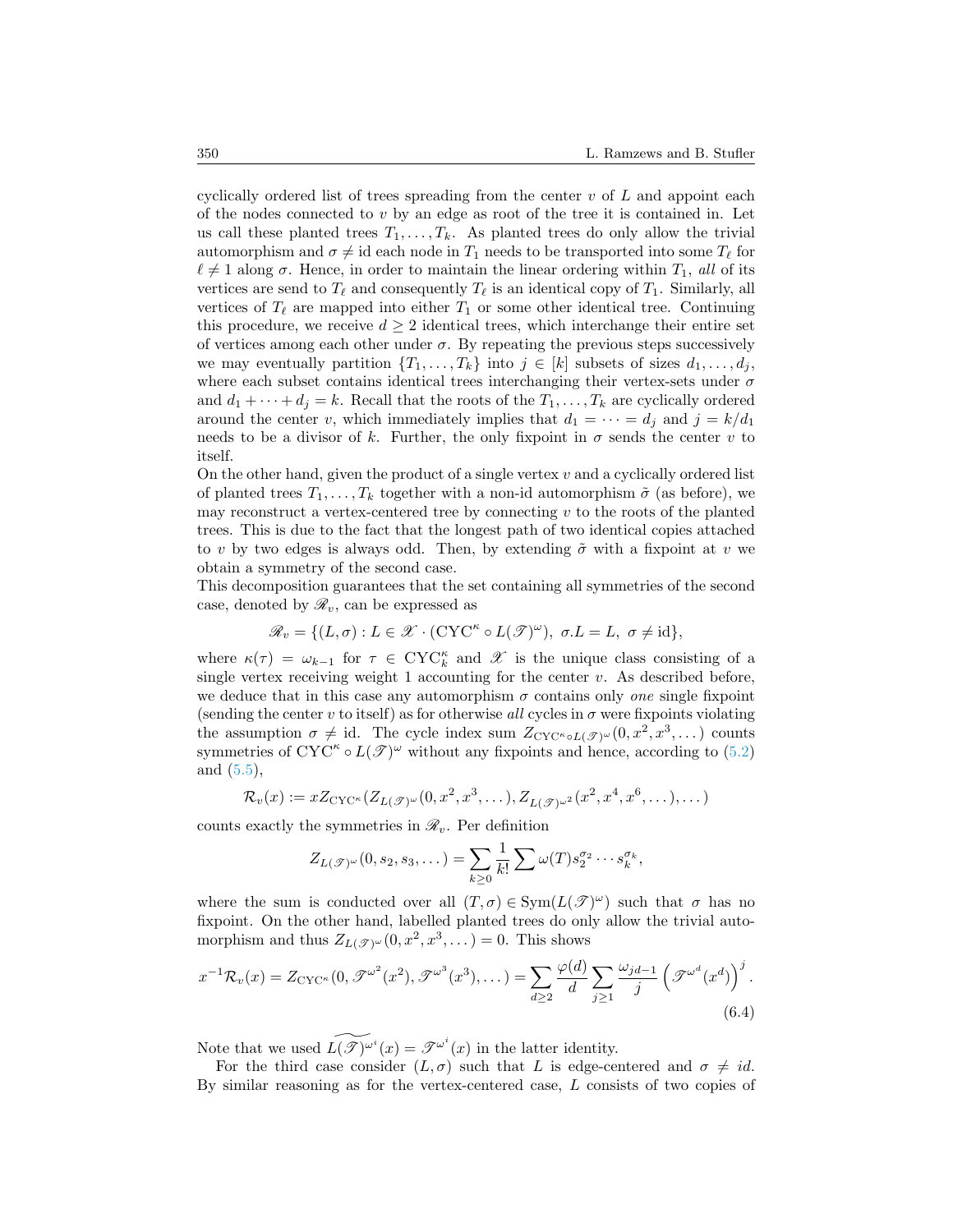

<span id="page-18-0"></span>FIGURE 6.3. On the left: a vertex-centered plane tree, where solid arrows indicate the ordering of vertices within the tree; on the right: dashed arrows indicate a non-id permutation which preserves the ordering and sends all vertices of each tree to their respective clones



<span id="page-18-1"></span>FIGURE 6.4. On the left: an edge-centered plane tree, where solid arrows indicate the ordering of vertices within the tree; on the right: dashed arrows indicate a non-id permutation which preserves the ordering and sends all vertices of each tree to their respective clones

the same planted tree (having half the size of  $L$ ) connected by an edge and the automorphism  $\sigma$  sends each vertex in one tree to its clone in the other tree, see Figure [6.4.](#page-18-1) Clearly, the respective generating series is

$$
\mathcal{R}_e(x) := \mathcal{F}^{\omega^2}(x^2).
$$

Concluding we have that

$$
Z_{\mathscr{U}^{\overline{\omega}}}(x, x^2, x^3, \dots) = L(\mathscr{U})^{\overline{\omega}}(x) + \mathcal{R}_v(x) + \mathcal{R}_e(x),
$$

where  $L(\mathscr{U})^{\overline{\omega}}(x)$  is the exponential generating series of labelled plane trees. Define  $\mathcal{R}(x) = \mathcal{R}_v(x) + \mathcal{R}_e(x)$  and assume  $n \equiv 2 \mod span(w)$ . Given the random structure  $(L_n, \sigma_n)$  drawn proportional to its  $\overline{\omega}$ -weight from  $\text{Sym}(L(\mathscr{U})^{\overline{\omega}})$  we first observe

$$
\mathbb{P}(\sigma_n \neq \mathrm{id}_n) = \frac{[x^n]\mathcal{R}(x)}{[x^n](L(\mathscr{U})^{\overline{\omega}}(x) + \mathcal{R}(x))} \leq \frac{[x^n]\mathcal{R}(x)}{[x^n]L(\mathscr{U})^{\overline{\omega}}(x)}.
$$

Again we make use of the fact that there is an  $n! : 2(n-1)$ -relation between labelled plane trees and unlabelled planted trees to obtain

$$
[x^n]L(\mathscr{U})^{\overline{\omega}}(x) = \frac{1}{2(n-1)}[x^n]\mathscr{T}^{\overline{\omega}}(x) = \frac{1}{2(n-1)}[x^n]\mathscr{T}^{\omega}(x)^2,
$$

where the latter identity is due to Equation  $(6.3)$ . By Lemma [5.3](#page-9-0) the shifted generating series  $x^{-1}\mathcal{F}^{\omega}(x)$  is subexponential for  $d = \text{span}(\mathbf{w})$ . Hence, Lemma [5.2](#page-9-1)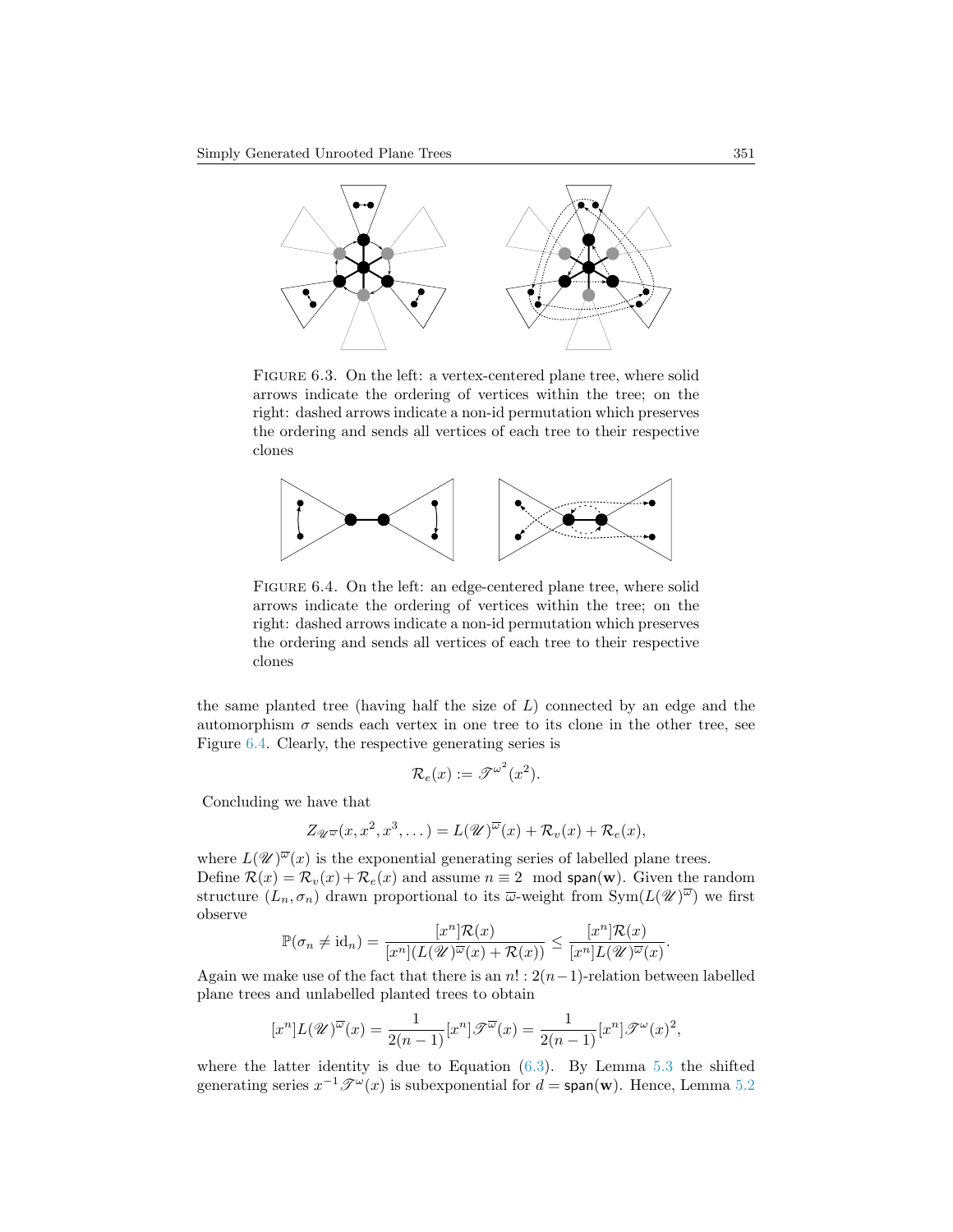gives us the existence of a constant  $A > 0$  such that

$$
[x^n]x^{-2}\mathcal{F}^\omega(x)^2 \geq A \cdot [x^n]x^{-1}\mathcal{F}^\omega(x)
$$

for all  $n \equiv 0 \mod d$ . We conclude

$$
\frac{[x^n]\mathcal{R}(x)}{[x^n]L(\mathscr{U})^{\overline{\omega}}(x)} = 2(n-1)\frac{[x^{n-2}]x^{-2}\mathcal{R}(x)}{[x^{n-2}]x^{-2}\mathscr{T}^{\omega}(x)} \le A \cdot 2(n-1)\frac{[x^{n-2}]x^{-1}\mathcal{R}(x)}{[x^{n-2}]x^{-1}\mathscr{T}^{\omega}(x)}
$$

for all  $n \equiv 2 \mod d$ . If we assume that the radius of convergence of  $x^{-2}R(x)$  is strictly greater than the one of  $x^{-2}\mathcal{F}^{\omega}(x)$ , Lemma [5.4](#page-9-2) gives us the existence of  $C, c > 0$  such that, for  $n \equiv 2 \mod d$ ,

$$
\frac{[x^{n-2}]x^{-2}\mathcal{R}(x)}{[x^{n-2}]x^{-2}\mathcal{J}^{\omega}(x)} \leq C \exp(-cn).
$$

Consequently, for some  $C', c' > 0$ ,

$$
\mathbb{P}(\sigma_n \neq \mathrm{id}_n) \leq A \cdot 2(n-1) \frac{[x^{n-2}]x^{-2} \mathcal{R}(x)}{[x^{n-2}]x^{-2} \mathcal{J}^\omega(x)} \leq C' \exp(-c'n)
$$

and Lemma [6.2](#page-15-0) is proven.

Hence, to finish the proof, it suffices to show that

$$
\rho_{\mathcal{F}^{\omega}} < \min(\rho_{\mathcal{R}_e}, \rho_{\mathcal{R}_v}).\tag{6.5}
$$

Therefore, we follow closely the presentation in [Janson](#page-25-0) [\(2012,](#page-25-0) Sec. 7) and apply the related results given there. Define

<span id="page-19-0"></span>
$$
\Phi_d(x):=\sum_{k\geq 0} \omega_k^d x^k
$$

together with its radius of convergence  $\rho_d$  for  $d \geq 2$ . Then the recursive structure of planted trees guarantees  $\mathscr{T}^{\omega^d}(x) = x \Phi_d(\mathscr{T}^{\omega^d}(x))$ . Next, let  $\Psi$  and  $\nu$  be defined as in [\(4.1\)](#page-5-4). We recall that there appear two cases: if  $\nu \geq 1$ , let  $\tau$  be the unique number in  $[0, \rho]$  such that  $\Psi(\tau) = 1$ , and set  $\tau := \rho$  otherwise. Likewise, we define  $\nu_d$  and  $\tau_d$ with respect to  $\Phi_d$ . Alternatively, in *both* cases  $\tau$  can be characterized as the unique maximum point of  $\Phi(t)$  on the interval  $[0, \rho]$  and an equivalent characterization holds for  $\tau_d$  as well, cf. [Janson](#page-25-0) [\(2012,](#page-25-0) Remark 7.4). The radii of convergence of  $\mathscr{T}^{\omega}(x)$  and  $\mathscr{T}^{\omega^{d}}(x)$  fulfil

$$
\rho_{\mathscr{T}^{\omega}} = \frac{\tau}{\Phi(\tau)} \quad \text{and} \quad \rho_{\mathscr{T}^{\omega^d}} = \frac{\tau_d}{\Phi_d(\tau_d)}
$$

as well as

$$
\tau = \mathcal{F}^{\omega}(\rho \mathcal{F}^{\omega}) \quad \text{and} \quad \tau_d = \mathcal{F}^{\omega^d}(\rho \mathcal{F}^{\omega^d}), \quad d \ge 2, \tag{6.6}
$$

<span id="page-19-1"></span>.

as stated in [\(6.1\)](#page-14-0) and [Janson](#page-25-0) [\(2012,](#page-25-0) Remark 7.5). By standard tilting arguments, we may assume that  $(\omega_k)_{k>0}$  is a probability weight sequence (which implies that  $\rho \ge 1$ ) and  $\rho_{\mathcal{F}^{\omega}} = 1$ , see Remark [6.1.](#page-14-1) We know that  $\rho$  can be computed by

$$
\rho = 1/\limsup_{k \to \infty} \omega_k^{1/k}
$$

Hence,

$$
\rho_d = 1/\limsup_{k \to \infty} \omega_k^{d/k} = \rho^d
$$

and  $\rho_d \geq 1$  for all  $d \geq 2$ . Consequently, the choice of  $\tau_d$  yields

$$
\rho_{\mathcal{J}^{\omega^d}} \ge \Phi_d(1)^{-1},
$$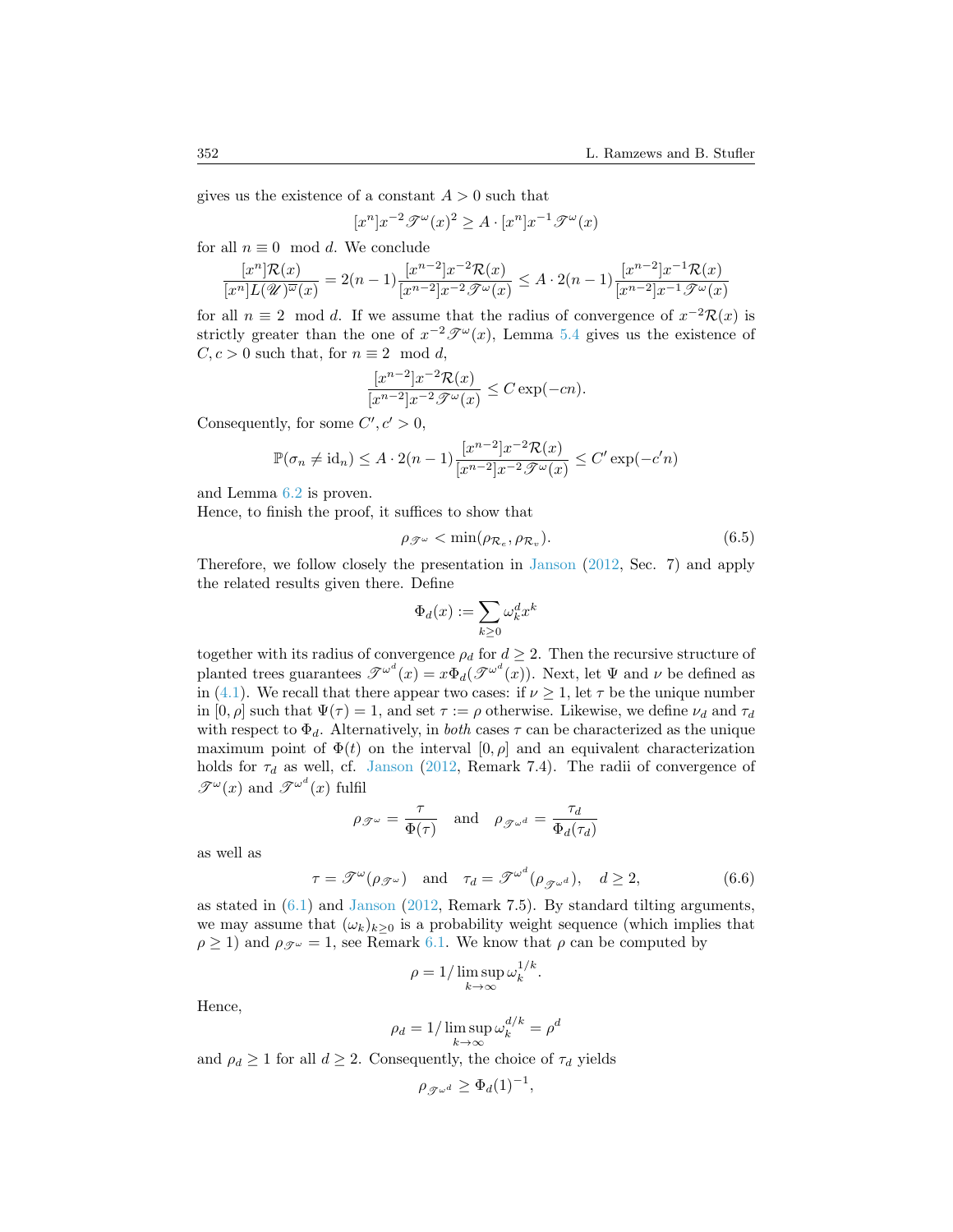giving us that the radius of convergence of  $\mathscr{F}^{\omega^d}(x^d)$  satisfies

$$
\rho_{\mathcal{J}^{\omega^d}}^{1/d} \ge \Phi_d(1)^{-1/d} = \|\omega\|_d^{-1} \ge \|\omega\|_2^{-1} > 1 = \rho_{\mathcal{J}^{\omega}}.\tag{6.7}
$$

Since  $\mathcal{R}_e(x) = \mathcal{F}^{\omega^2}(x^2)$  has radius of convergence  $\rho_{\mathcal{F}^{\omega^2}}^{1/2}$ , this implies

<span id="page-20-2"></span><span id="page-20-1"></span>
$$
\rho_{\mathcal{F}^{\omega}} < \rho_{\mathcal{R}_e}.\tag{6.8}
$$

In order to complete the verification of Claim [\(6.5\)](#page-19-0) it remains to show that  $\rho_{\mathcal{R}_v} \leq$  $\rho_{\mathcal{R}_{e}}$ . By Inequality [\(6.7\)](#page-20-1) there exist  $\varepsilon > 0$  and  $0 < \lambda < 1$  such that

$$
\rho_{\mathscr{T}^{\omega}} + \varepsilon \leq \lambda \rho_{\mathscr{T}^{\omega}}^{1/d}
$$

and consequently with [\(6.6\)](#page-19-1)

$$
\mathcal{F}^{\omega^d}((\rho_{\mathcal{F}^{\omega}} + \varepsilon)^d) \leq \mathcal{F}^{\omega^d}(\lambda^d \rho_{\mathcal{F}^{\omega^d}}) \leq \lambda^d \mathcal{F}^{\omega^d}(\rho_{\mathcal{F}^{\omega^d}}) = \lambda^d \tau_d \leq \lambda^d \rho_d = \lambda^d \rho^d
$$

uniformly in  $d \geq 2$ . Thus,

$$
(\rho_{\mathcal{F}^{\omega}} + \varepsilon)^{-1} \mathcal{R}_{v}(\rho_{\mathcal{F}^{\omega}} + \varepsilon) \le \sum_{d \ge 2} \frac{\varphi(d)}{d} \sum_{j \ge 1} \frac{\omega_{jd-1}}{j} \lambda^{jd} \rho^{jd}
$$
  

$$
\le \sum_{m \ge 2} \omega_{m-1} \rho^{m} \frac{\lambda^{m}}{m} \sum_{jd=m} \varphi(d)
$$
  

$$
\le \sum_{m \ge 2} \omega_{m-1} \rho^{m} m \lambda^{m} < \infty,
$$

by which it is proven that

$$
\rho_{\mathcal{F}^{\omega}} < \rho_{\mathcal{R}_v}.\tag{6.9}
$$

Using Inequality  $(6.8)$  it follows that Claim  $(6.5)$  holds and the proof is complete.  $\Box$ 

# <span id="page-20-0"></span>7. Proofs of the applications

7.1. Scaling limits and tail bounds for the diameter. We will use the following easy observation, which is inspired by a result for the Gromov–Hausdorff metric in [Burago et al.](#page-24-5) [\(2001,](#page-24-5) Thm. 7.3.25).

<span id="page-20-3"></span>**Lemma 7.1.** Let  $(X, d_X, \mu_X)$  be a measured compact metric space. Then for all  $\beta > 0$  it holds that

$$
d_{\text{GHP}}((X, \mu_X), (\beta X, \mu_X)) \le |1 - \beta| \text{D}(X)/2.
$$

*Proof*: In order to avoid confusion, set  $(Y, d_Y) = (X, \beta d_X)$ . For each  $x \in X$  let  $x'$  denote the corresponding point in Y. Consider the metric on the disjoint union  $X \sqcup Y$  that extends the metrics on X and Y, and satisfies for all  $x_1 \in X$  and  $x_2' \in Y$ 

$$
d(x_1,x_2')=|1-\beta|{\mathrm {D}}(X)/2+\min(d_X(x_1,x_2),d_Y(x_1',x_2')).
$$

It is elementary to verify that d satisfies the axioms of a metric, and that

$$
d_{P}(\mu_{X}, \mu_{Y}) = d_{H}(X, Y) = |1 - \beta|D(X)/2.
$$

We are now ready to present the proof for the scaling limit and diameter tailbounds for the random tree  $\mathcal{U}_n$ .

 $\Box$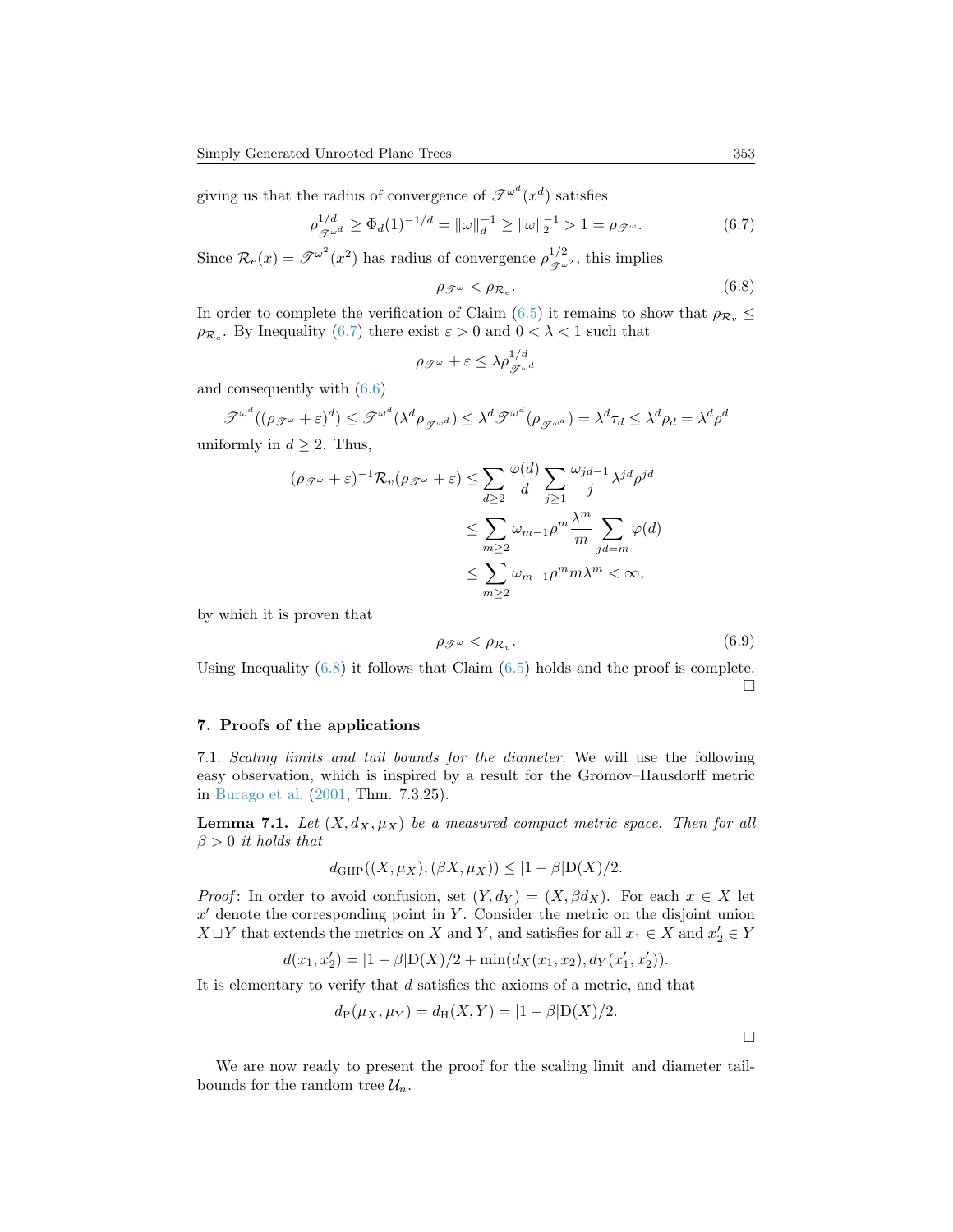*Proof of Theorem [4.1:](#page-6-1)* In the finite variance case, the simply generated planted plane tree  $\mathcal{T}_m$  satisfies a scaling limit as in [\(4.5\)](#page-6-2) by results of [Aldous](#page-24-2) [\(1993,](#page-24-2) Thm. 23). (The case with periodic offspring distributions was stated in [Le Gall,](#page-25-13) [2010,](#page-25-13) Thm 6.1.) It satisfies a tail bound as in  $(4.6)$  by results of [Addario-Berry et al.](#page-24-17) [\(2013,](#page-24-17) Thm. 1.2).

To verify the tail bound [\(4.6\)](#page-6-3), let  $C_1, c_1 > 0$  be constants such that for all m and  $x \geq 0$ 

<span id="page-21-1"></span><span id="page-21-0"></span>
$$
\mathbb{P}(\mathcal{T}_m \ge x) \le C_1 \exp(-c_1 x^2/m). \tag{7.1}
$$

Lemma [3.1](#page-4-2) yields that that there are constants  $C_2, c_2 > 0$  such that

$$
\mathbb{P}(\mathcal{D}(\mathcal{U}_n) \geq x) \leq C_2 \exp(-c_2 n) + \mathbb{P}(\mathcal{D}(\mathcal{T}_n^*) \geq x).
$$

If  $x > n$ , then the left-hand side of this inequality equals zero. If  $x \leq n$ , then it clearly holds that  $\exp(-c_2 n) \leq \exp(-c_2 x^2/n)$ . Hence we may write

$$
\mathbb{P}(\mathcal{D}(\mathcal{U}_n) \ge x) \le C_2 \exp(-c_2 x^2/n) + \mathbb{P}(\mathcal{D}(\mathcal{T}_n^*) \ge x). \tag{7.2}
$$

The diameter of the tree  $\mathcal{T}^*$  may be bounded by twice its height. If  $\mathcal{T}^*$  has large height He( $\mathcal{T}^*$ )  $\geq x/2$ , then it holds that He( $\mathcal{T}^{(1)}$ )  $\geq x/2 - 1$  or He( $\mathcal{T}^{(2)}$ )  $\geq x/2 - 1$ 1. Both events have the same probability. Setting  $\bar{x} = x/2 - 1$ , it follows from Lemma  $3.2$  and Inequality  $(7.1)$  that

$$
\mathbb{P}(\mathcal{D}(\mathcal{T}_n^*) \ge x) \le 2\mathbb{P}(\text{He}(\mathcal{T}_n^{(1)}) \ge \bar{x})
$$
  
=  $2 \sum_{0 \le k \le n} \mathbb{P}(|\mathcal{T}_n^{(1)}| = k)\mathbb{P}(\text{He}(\mathcal{T}_k) \ge \bar{x})$   
 $\le 2C_1 \sum_{0 \le k \le n} \mathbb{P}(|\mathcal{T}_n^{(1)}| = k) \exp(-c_1 \bar{x}^2/k)$   
 $\le 2C_1 \exp(-c_1 \bar{x}^2/n).$ 

Hence the bound  $(4.6)$  follows from Inequality  $(7.2)$ .

We proceed with establishing the scaling limit for the random tree  $\mathcal{U}_n$ . For each m, let  $\mu_m$  denote the uniform measure on the leaves of  $\mathcal{T}_m$ . By Theorem [2.2](#page-4-1) it suffices to show convergence for the random tree  $S_n$  with the uniform measure  $\eta_n$ on its leaves. Clearly  $K_n = n + O_p(1)$  implies that

<span id="page-21-5"></span><span id="page-21-4"></span><span id="page-21-2"></span>
$$
\left(\frac{\sigma \mathcal{T}_{K_n}}{2\sqrt{K_n}}, \mu_{K_n}\right) \stackrel{d}{\longrightarrow} (\mathcal{T}_{\mathrm{Br}}, \mu_{\mathrm{Br}}) \tag{7.3}
$$

in the Gromov–Hausdorff–Prokhorov sense as  $n$  becomes large. Hence it suffices to show that

$$
d_{\text{GHP}}\left(\left(\frac{\sigma S_n}{2\sqrt{n}}, \eta_n\right), \left(\frac{\sigma \mathcal{T}_{K_n}}{2\sqrt{n}}, \mu_{K_n}\right)\right) \xrightarrow{p} 0 \tag{7.4}
$$

and

<span id="page-21-3"></span>
$$
d_{\text{GHP}}\left(\left(\frac{\sigma \mathcal{T}_{K_n}}{2\sqrt{n}}, \mu_{K_n}\right), \left(\frac{\sigma \mathcal{T}_{K_n}}{2\sqrt{K_n}}, \mu_{K_n}\right)\right) \stackrel{p}{\longrightarrow} 0. \tag{7.5}
$$

We start with [\(7.4\)](#page-21-2). Note that the Hausdorff distance  $d_{GH}(S_n, \mathcal{T}_{K_n})$  between  $S_n$ and  $\mathcal{T}_{K_n}$  is bounded by  $n - K_n = O_p(1)$ . Thus,

$$
d_{\rm H}\left(\frac{\sigma S_n}{2\sqrt{n}},\frac{\sigma T_{K_n}}{2\sqrt{n}}\right) = \frac{\sigma}{2\sqrt{n}}d_{\rm H}(\mathcal{S}_n,\mathcal{T}_{K_n}) = \frac{\sigma}{2\sqrt{n}}O_p(1) \stackrel{d}{\longrightarrow} 0\tag{7.6}
$$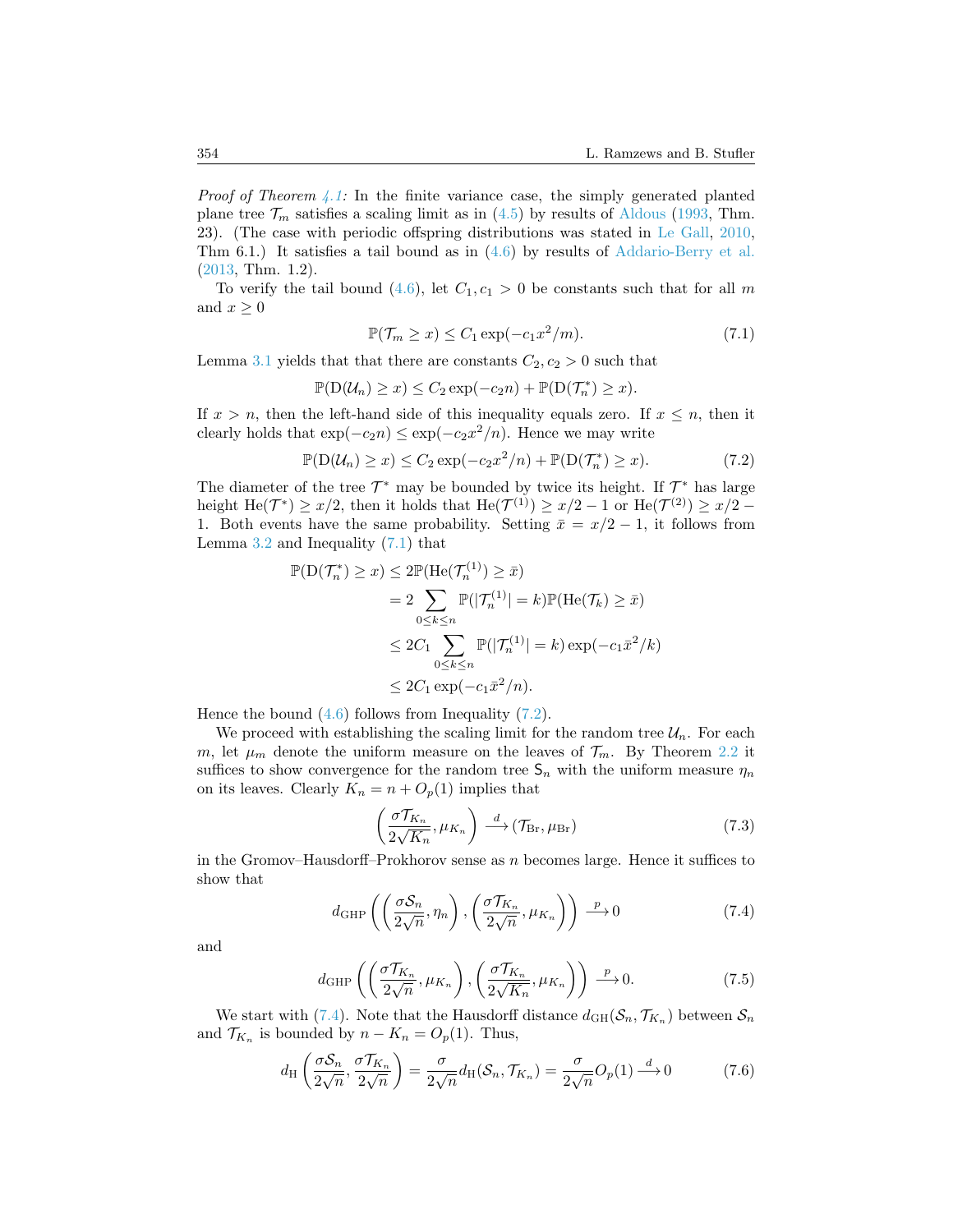as n becomes large. The Prokhorov distance  $d_P(\cdot, \cdot)$  is not homogeneous, so we have to argue differently. For each tree T let  $L(T)$  denote its set of leaves. If the tree is rooted, then it is custom to never count the root as a leaf, unless its the only vertex of the tree. If we regard  $\eta_n$  and  $\mu_{K_n}$  as measures on the set of vertices of the tree  $\mathcal{S}_n$ , then for each subset  $A \subset \mathcal{S}_n$ 

$$
\eta_n(A) = |L(\mathcal{S}_n) \cap A| / |L(\mathcal{S}_n)| \quad \text{and} \quad \mu_{K_n}(A) = |L(\mathcal{T}_{K_n}) \cap A| / |L(\mathcal{T}_{K_n})|.
$$

The nominator of the first quotient differs from the nominator of the second by at most  $n - K_n$ , and the same clearly holds for the denominator. It is elementary, that consequently the total variational distance of the random measures  $\eta_n$  and  $\mu_{K_n}$  may be bounded by

$$
d_{\mathrm{TV}}(\eta_n, \mu_{K_n}) \leq 2(n - K_n)/|L(\mathcal{T}_{K_n})|.
$$

[Janson](#page-25-0) [\(2012,](#page-25-0) Thm. 7.11) showed that

$$
L(\mathcal{T}_m)/m \stackrel{p}{\longrightarrow} \mathbb{P}(\xi = 0) > 0
$$

as m becomes large. As  $n - K_n = O_p(1)$ , it follows that

$$
d_{\rm P}\left(\left(\frac{\sigma S_n}{2\sqrt{n}},\eta_n\right),\left(\frac{\sigma \mathcal{T}_{K_n}}{2\sqrt{n}},\mu_{K_n}\right)\right) \leq d_{\rm TV}(\eta_n,\mu_{K_n}) \leq \frac{2(n-K_n)}{K_n(\mathbb{P}(\xi=0)+o_p(1))}.
$$

This bound clearly converges in probability to  $0$  as n becomes large. Together with  $(7.6)$ , the limit  $(7.4)$  readily follows.

In order to verify  $(7.5)$ , note that by the limit  $(7.3)$  it holds that

$$
D(\mathcal{T}_{K_n})/\sqrt{K_n} = O_p(1).
$$

It follows by Lemma [7.1](#page-20-3) that

$$
d_{\text{GHP}}\left(\left(\frac{\sigma \mathcal{T}_{K_n}}{2\sqrt{n}}\mu_{K_n}\right), \left(\frac{\sigma \mathcal{T}_{K_n}}{2\sqrt{K_n}}, \mu_{K_n}\right)\right) \le \frac{\sigma D(\mathcal{T}_{K_n})}{2} \left(\frac{1}{\sqrt{n}} - \frac{1}{\sqrt{K_n}}\right)
$$

$$
\le O_p(1) \left(\sqrt{\frac{K_n}{n}} - 1\right).
$$

Since  $K_n = n + O_p(1)$ , this bound clearly converges in probability to 0 as n becomes large. Thus [\(7.5\)](#page-21-4) holds.

In the infinite variance setting of claim 2., the scaling limit [\(4.7\)](#page-6-4) holds for the simply generated planted plane tree  $\mathcal{T}_m$  by results of [Duquesne](#page-24-18) [\(2003\)](#page-24-18) (see also [Ko](#page-25-14)[rtchemski,](#page-25-14) [2013](#page-25-14) and [Haas and Miermont,](#page-25-2) [2012\)](#page-25-2), and the tail bound [\(4.8\)](#page-6-5) by [Ko](#page-25-15)[rtchemski](#page-25-15) [\(2017\)](#page-25-15). This allows us to deduce the tail bound and convergence for  $\mathcal{U}_n$ in an identical way as for the finite variance case. In order to avoid redundancy, we will not make this explicit.

### 7.2. Benjamini-Schramm limits and degree distribution.

*Proof of Theorem [4.2:](#page-7-1)* We start with the graph limit. By Theorem [2.2,](#page-4-1) it suffices to show convergence for the random tree  $S_n$ . Let  $v_n$  be a uniformly at random drawn vertex of the tree  $\mathsf{S}_n$ , and likewise  $u_{K_n}$  a uniformly sampled node of  $\mathcal{T}_{K_n}$ . [Aldous](#page-24-9) [\(1991\)](#page-24-9) showed that

$$
(\mathcal {T}_m, u_m) \stackrel{d}{\longrightarrow} \mathcal{T}^\bullet
$$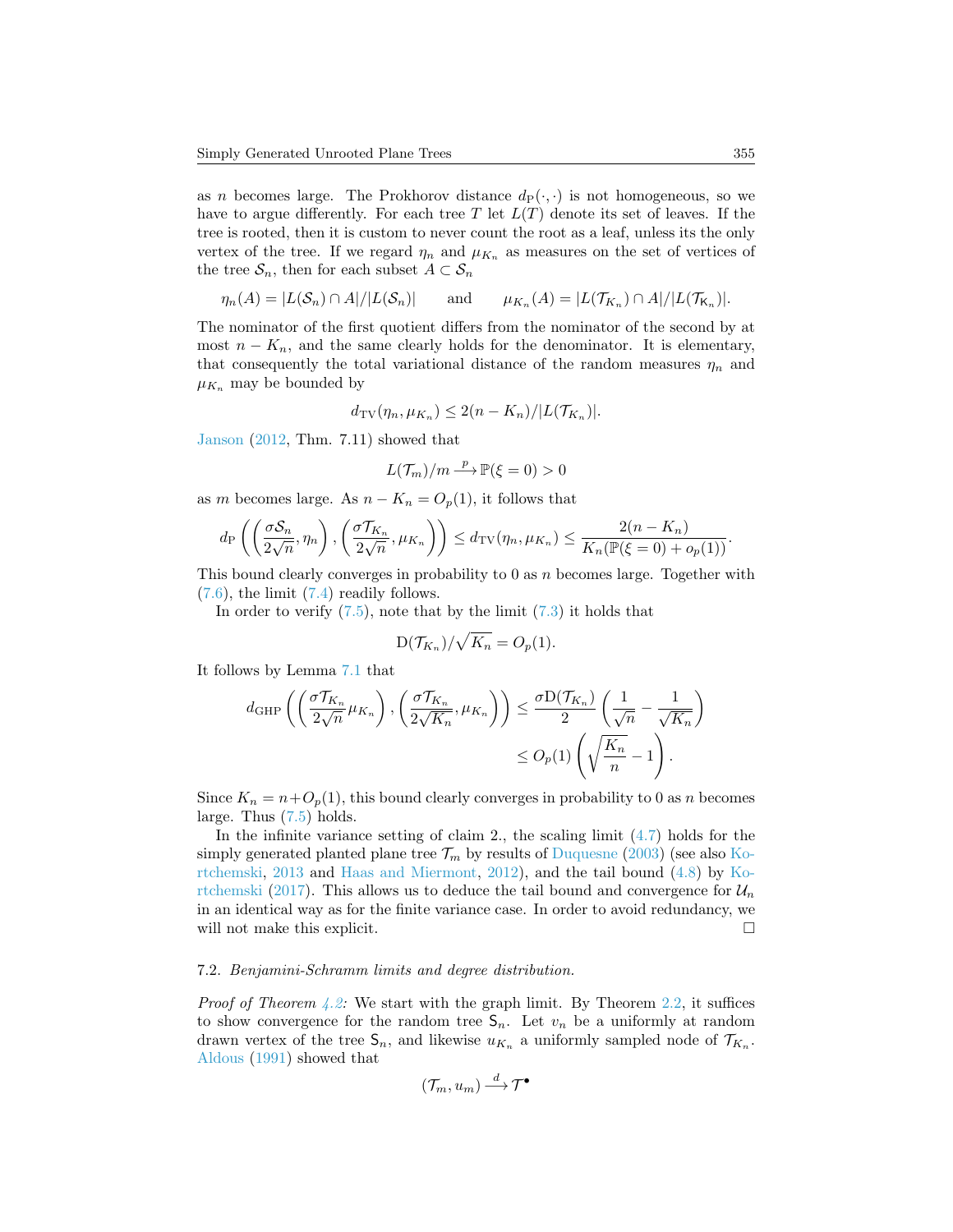with respect to the local metric  $d_{\text{L}}$  as m becomes large. Since  $K_n = n + O_p(1)$ , it follows that also

<span id="page-23-0"></span>
$$
(\mathcal{T}_{K_n},u_{\mathcal{K}_n})\stackrel{d}{\longrightarrow}\mathcal{T}^\bullet.
$$

Thus it suffices to verify that

$$
d_{\mathrm{L}}((\mathcal{S}_n, v_n), (\mathcal{T}_{K_n}, u_{\mathcal{K}_n})) \xrightarrow{p} 0 \tag{7.7}
$$

as *n* tends to infinity. Since the compliment of the tree  $\mathcal{T}_{K_n}$  in  $\mathcal{S}_n$  has stochastically bounded size, it follows that the random vertex  $v_n$  lies in the tree  $\mathcal{T}_{K_n}$  with probability tending to 1 as n becomes large. Conditioned on belonging to  $\mathcal{T}_{K_n}$ , the vertex  $v_n$  is distributed like the uniform node  $u_{K_n}$ . For all  $\ell \geq 0$  let  $Z_{\ell}(\mathcal{T}_m)$ denote the number of vertices with distance  $\ell$  from the root in  $\mathcal{T}_m$ . [Janson](#page-25-16) [\(2006,](#page-25-16) Thm. 1.13) showed that for each  $r > 1$  there is a constant  $C > 0$  with

$$
\mathbb{E}[Z_{\ell}(\mathcal{T}_m)^r] \leq C\ell^r
$$

for all m and  $\ell$ . In particular for each fixed  $\ell$  it holds that  $U_{\ell}(\mathcal{T}_m)$  is stochastically bounded as m becomes large. Consequently, the same holds for  $U_{\ell}(\mathcal{T}_{K_n})$ . Hence the random vertex  $u_{K_n}$  lies outside of  $U_{\ell}(\mathcal{T}_{K_n})$  with probability tending to 1 as n becomes large. Whenever this is the case, it follows that

$$
U_{\ell}(\mathcal{S}_n, u_{K_n}) = U_{\ell}(\mathcal{T}_{K_n}, u_{K_n}).
$$

Consequently,

$$
d_{\text{TV}}(U_\ell(\mathcal{S}_n, v_n), U_\ell(\mathcal{T}_{K_n}, u_{K_n})) \to 0
$$

as n becomes large. As this holds for arbitrarily large fixed  $\ell$ , the limit [\(7.7\)](#page-23-0) follows.

It remains to prove the central limit theorem for the number  $N_d$  of nodes with degree d in  $\mathcal{U}_n$ . For each m, let  $\bar{N}_d(\mathcal{T}_m)$  denote the number of nodes with out-degree d in the tree  $\mathcal{T}_m$ . [Kolchin](#page-25-17) [\(1986,](#page-25-17) Thm. 2.3.1) showed that

$$
\frac{\bar{N}_d(\mathcal{T}_m) - \mathbb{P}(\xi = d)m}{\sqrt{m}} \xrightarrow{d} \mathcal{N}(0, \sigma_d^2)
$$

as m becomes large for some  $\sigma_d > 0$ . Since  $K_n = n + O_p(1)$ , it follows that

$$
\frac{\bar{N}_d(\mathcal{T}_{K_n}) - \mathbb{P}(\xi = d)n}{\sqrt{n}} = \frac{\bar{N}_d(\mathcal{T}_{K_n}) - \mathbb{P}(\xi = d)K_n}{\sqrt{K_n}} + o_p(1) \xrightarrow{d} \mathcal{N}(0, \sigma_d^2).
$$

As the size of the small tree attached to the root of  $\mathcal{T}_{K_n}$  in  $\mathcal{S}_n$  is bounded, it follows that

$$
|N_d(\mathcal{U}_n) - \bar{N}_{d-1}(\mathcal{T}_{K_n})| = O_p(1).
$$

Consequently,

$$
\frac{N_d(\mathcal{U}_n) - \mathbb{P}(\xi = d - 1)n}{\sqrt{n}} \xrightarrow{d} \mathcal{N}(0, \sigma_{d-1}^2).
$$

# Acknowledgements

We thank the referee for carefully reading our manuscript.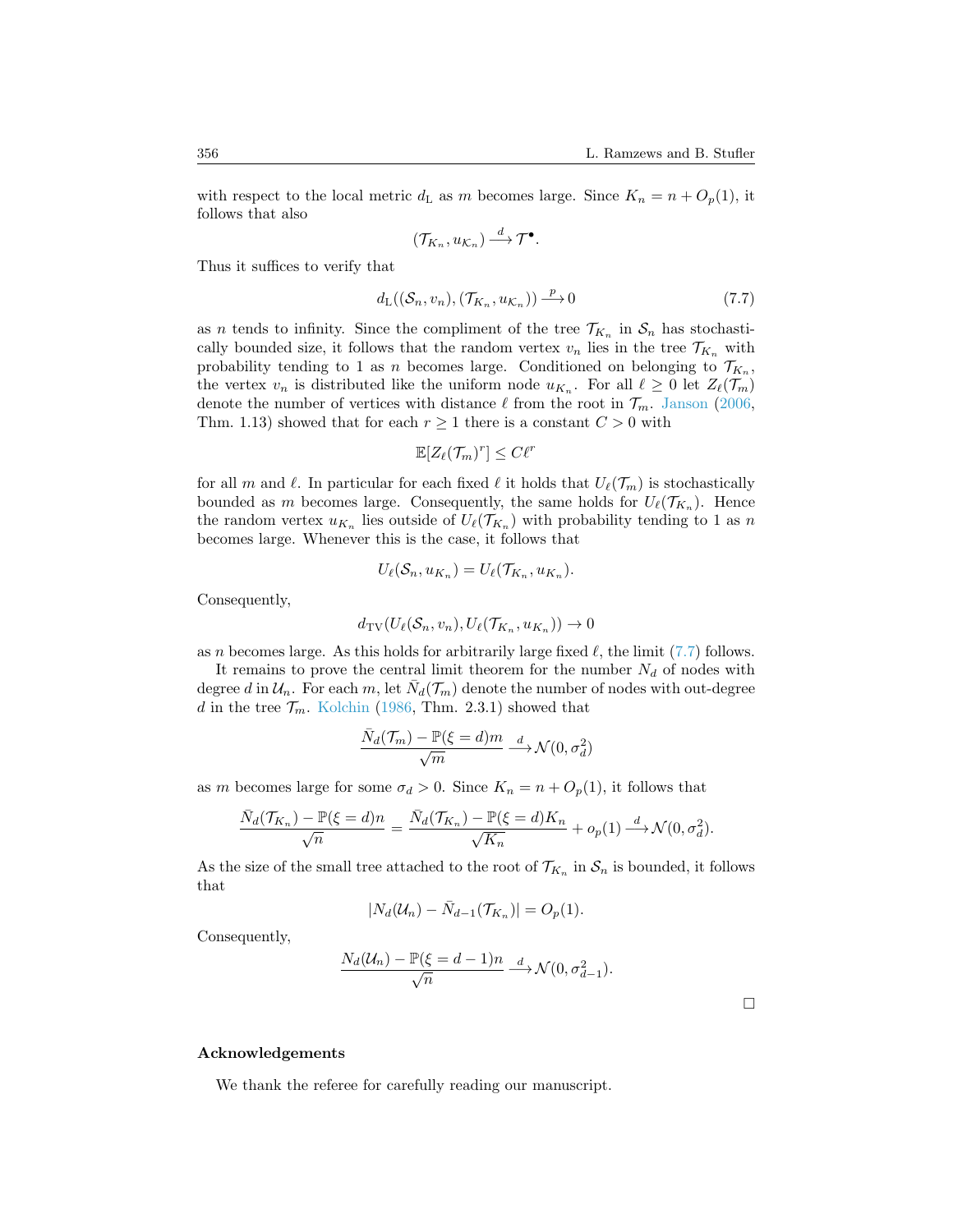#### References

- <span id="page-24-0"></span>R. Abraham and J.-F. Delmas. Local limits of conditioned Galton-Watson trees: the condensation case. Electron. J. Probab.  $19$ , no. 56, 29 (2014a). [MR3227065.](http://www.ams.org/mathscinet-getitem?mr=MR3227065)
- <span id="page-24-1"></span>R. Abraham and J.-F. Delmas. Local limits of conditioned Galton-Watson trees: the infinite spine case. Electron. J. Probab. 19, no. 2, 19 (2014b). [MR3164755.](http://www.ams.org/mathscinet-getitem?mr=MR3164755)
- <span id="page-24-6"></span>R. Abraham, J.-F. Delmas and P. Hoscheit. A note on the Gromov-Hausdorff-Prokhorov distance between (locally) compact metric measure spaces. Electron. J. Probab. 18, no. 14, 21 (2013). [MR3035742.](http://www.ams.org/mathscinet-getitem?mr=MR3035742)
- <span id="page-24-4"></span>L. Addario-Berry, O. Angel, G. Chapuy, E. Fusy and C. Goldschmidt. Voronoi tes- ´ sellations in the CRT and continuum random maps of finite excess. In Proceedings of the Twenty-Ninth Annual ACM-SIAM Symposium on Discrete Algorithms, pages 933–946. SIAM, Philadelphia, PA (2018). [MR3775848.](http://www.ams.org/mathscinet-getitem?mr=MR3775848)
- <span id="page-24-17"></span>L. Addario-Berry, L. Devroye and S. Janson. Sub-Gaussian tail bounds for the width and height of conditioned Galton-Watson trees. Ann. Probab. 41  $(2)$ , 1072–1087 (2013). [MR3077536.](http://www.ams.org/mathscinet-getitem?mr=MR3077536)
- <span id="page-24-9"></span>D. Aldous. Asymptotic fringe distributions for general families of random trees. Ann. Appl. Probab. 1 (2), 228–266 (1991). [MR1102319.](http://www.ams.org/mathscinet-getitem?mr=MR1102319)
- <span id="page-24-2"></span>D. Aldous. The continuum random tree. III. Ann. Probab. 21 (1), 248–289 (1993). [MR1207226.](http://www.ams.org/mathscinet-getitem?mr=MR1207226)
- <span id="page-24-8"></span>I. Benjamini and O. Schramm. Recurrence of distributional limits of finite planar graphs. Electron. J. Probab. 6, no. 23, 13 pp. (electronic) (2001). [MR1873300.](http://www.ams.org/mathscinet-getitem?mr=MR1873300)
- <span id="page-24-15"></span>F. Bergeron, G. Labelle and P. Leroux. Combinatorial species and tree-like structures, volume 67 of Encyclopedia of Mathematics and its Applications. Cambridge University Press, Cambridge (1998). ISBN 0-521-57323-8. [MR1629341.](http://www.ams.org/mathscinet-getitem?mr=MR1629341)
- <span id="page-24-7"></span>P. Billingsley. Weak convergence of measures: Applications in probability. Society for Industrial and Applied Mathematics, Philadelphia, Pa. (1971). [MR0310933.](http://www.ams.org/mathscinet-getitem?mr=MR0310933)
- <span id="page-24-16"></span>M. Bodirsky, É. Fusy, M. Kang and S. Vigerske. Boltzmann samplers, Pólya theory, and cycle pointing. SIAM J. Comput. 40 (3), 721–769 (2011). [MR2810913.](http://www.ams.org/mathscinet-getitem?mr=MR2810913)
- <span id="page-24-5"></span>D. Burago, Y. Burago and S. Ivanov. A course in metric geometry, volume 33 of Graduate Studies in Mathematics. American Mathematical Society, Providence, RI (2001). ISBN 0-8218-2129-6. [MR1835418.](http://www.ams.org/mathscinet-getitem?mr=MR1835418)
- <span id="page-24-11"></span>J. Chover, P. Ney and S. Wainger. Functions of probability measures. J. Analyse Math. 26, 255–302 (1973). [MR0348393.](http://www.ams.org/mathscinet-getitem?mr=MR0348393)
- <span id="page-24-10"></span>N. Curien. Notes provisoires du cours de M2 "graphes aléatoires" (2016). URL <http://www.math.u-psud.fr/~curien/cours-RG-V2.pdf>.
- <span id="page-24-3"></span>M. Drmota. Random trees. An interplay between combinatorics and probability. SpringerWienNewYork, Vienna (2009). ISBN 978-3-211-75355-2. [MR2484382.](http://www.ams.org/mathscinet-getitem?mr=MR2484382)
- <span id="page-24-18"></span>T. Duquesne. A limit theorem for the contour process of conditioned Galton-Watson trees. Ann. Probab. 31 (2), 996–1027 (2003). [MR1964956.](http://www.ams.org/mathscinet-getitem?mr=MR1964956)
- <span id="page-24-12"></span>P. Embrechts. The asymptotic behaviour of series and power series with positive coefficients. Med. Konink. Acad. Wetensch. België  $45$  (1), 41–61 (1983). [MR714482.](http://www.ams.org/mathscinet-getitem?mr=MR714482)
- <span id="page-24-13"></span>P. Embrechts and E. Omey. Functions of power series. *Yokohama Math. J.* 32 (1-2), 77–88 (1984). [MR772907.](http://www.ams.org/mathscinet-getitem?mr=MR772907)
- <span id="page-24-14"></span>P. Flajolet and R. Sedgewick. Analytic combinatorics. Cambridge University Press, Cambridge (2009). ISBN 978-0-521-89806-5. [MR2483235.](http://www.ams.org/mathscinet-getitem?mr=MR2483235)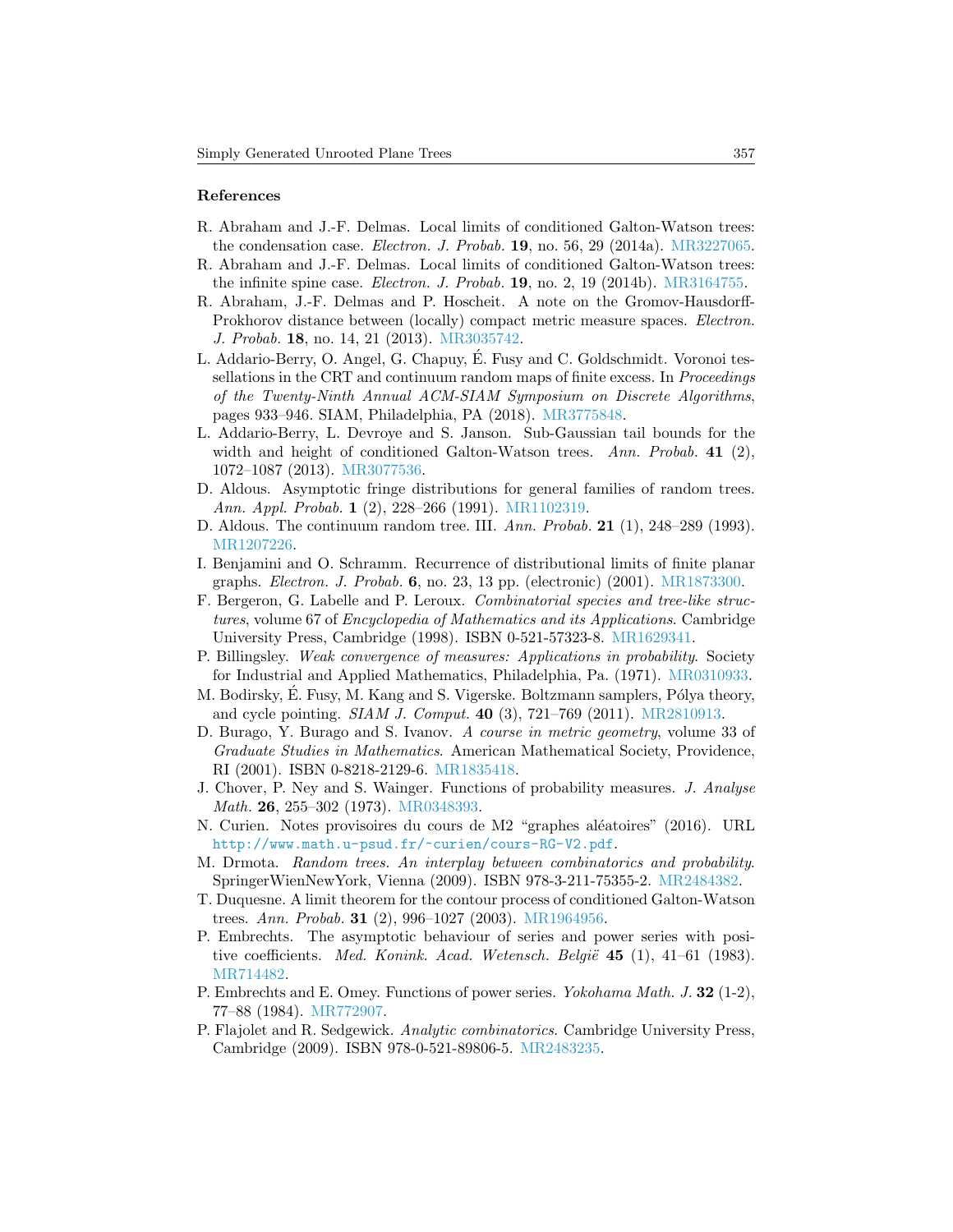- <span id="page-25-12"></span>S. Foss, D. Korshunov and S. Zachary. An introduction to heavy-tailed and subexponential distributions. Springer Series in Operations Research and Financial Engineering. Springer, New York, second edition (2013). ISBN 978-1-4614-7100- 4; 978-1-4614-7101-1. [MR3097424.](http://www.ams.org/mathscinet-getitem?mr=MR3097424)
- <span id="page-25-9"></span>B. Haas. Scaling limits of Markov-branching trees and applications: lecture notes of the XII Simposio de Probabilidad y Procesos Estocásticos 16–20 Novembre 2015, Mérida, Yucatán. In XII Symposium of Probability and Stochastic Processes, volume 73 of Progr. Probab., pages 3–50. Birkhäuser/Springer, Cham (2018). [MR3835788.](http://www.ams.org/mathscinet-getitem?mr=MR3835788)
- <span id="page-25-2"></span>B. Haas and G. Miermont. Scaling limits of Markov branching trees with applications to Galton-Watson and random unordered trees. Ann. Probab.  $40\,(6)$ , 2589–2666 (2012). [MR3050512.](http://www.ams.org/mathscinet-getitem?mr=MR3050512)
- <span id="page-25-16"></span>S. Janson. Random cutting and records in deterministic and random trees. Random Structures Algorithms 29 (2), 139–179 (2006). [MR2245498.](http://www.ams.org/mathscinet-getitem?mr=MR2245498)
- <span id="page-25-0"></span>S. Janson. Simply generated trees, conditioned Galton-Watson trees, random allocations and condensation. *Probab. Surv.* **9**, 103–252 (2012). [MR2908619.](http://www.ams.org/mathscinet-getitem?mr=MR2908619)
- <span id="page-25-17"></span>V. F. Kolchin. Random mappings. Translation Series in Mathematics and Engineering. Optimization Software, Inc., Publications Division, New York (1986). ISBN 0-911575-16-2. [MR865130.](http://www.ams.org/mathscinet-getitem?mr=MR865130)
- <span id="page-25-14"></span>I. Kortchemski. A simple proof of Duquesne's theorem on contour processes of conditioned Galton-Watson trees. In *Séminaire de Probabilités XLV*, volume  $2078$ of Lecture Notes in Math., pages 537–558. Springer, Cham (2013). [MR3185928.](http://www.ams.org/mathscinet-getitem?mr=MR3185928)
- <span id="page-25-11"></span>I. Kortchemski. Limit theorems for conditioned non-generic Galton-Watson trees. Ann. Inst. Henri Poincaré Probab. Stat. 51 (2), 489–511 (2015). [MR3335012.](http://www.ams.org/mathscinet-getitem?mr=MR3335012)
- <span id="page-25-15"></span>I. Kortchemski. Sub-exponential tail bounds for conditioned stable Bienaymé-Galton-Watson trees. Probab. Theory Related Fields  $168$  (1-2), 1-40 (2017). [MR3651047.](http://www.ams.org/mathscinet-getitem?mr=MR3651047)
- <span id="page-25-13"></span>J.-F. Le Gall. Itô's excursion theory and random trees. *Stochastic Process. Appl.* 120 (5), 721–749 (2010). [MR2603061.](http://www.ams.org/mathscinet-getitem?mr=MR2603061)
- <span id="page-25-10"></span>J.-F. Le Gall and Y. Le Jan. Branching processes in Lévy processes: the exploration process. Ann. Probab. 26 (1), 213–252 (1998). [MR1617047.](http://www.ams.org/mathscinet-getitem?mr=MR1617047)
- <span id="page-25-6"></span>J.-F. Le Gall and G. Miermont. Scaling limits of random trees and planar maps. In Probability and statistical physics in two and more dimensions, volume 15 of Clay Math. Proc., pages 155–211. Amer. Math. Soc., Providence, RI (2012). [MR3025391.](http://www.ams.org/mathscinet-getitem?mr=MR3025391)
- <span id="page-25-1"></span>J.-F. Marckert and G. Miermont. The CRT is the scaling limit of unordered binary trees. Random Structures Algorithms 38  $(4)$ , 467–501  $(2011)$ . [MR2829313.](http://www.ams.org/mathscinet-getitem?mr=MR2829313)
- <span id="page-25-3"></span>K. Panagiotou and B. Stufler. Scaling limits of random Pólya trees. Probab. Theory Related Fields 170 (3-4), 801–820 (2018). [MR3773800.](http://www.ams.org/mathscinet-getitem?mr=MR3773800)
- <span id="page-25-4"></span>B. Stufler. The continuum random tree is the scaling limit of unlabelled unrooted trees. ArXiv Mathematics e-prints (2014). [arXiv: 1412.6333.](http://arxiv.org/abs/1412.6333)
- <span id="page-25-8"></span>B. Stufler. Limits of random tree-like discrete structures. ArXiv Mathematics eprints (2016). [arXiv: 1612.02580.](http://arxiv.org/abs/1612.02580)
- <span id="page-25-7"></span>B. Stufler. Gibbs partitions: The convergent case. Random Structures  $\mathcal{B}$  Algorithms 53 (3), 537–558 (2018a). [DOI: 10.1002/rsa.20771.](http://dx.doi.org/10.1002/rsa.20771)
- <span id="page-25-5"></span>B. Stufler. Random enriched trees with applications to random graphs. Electron. J. Combin. 25 (3), Paper 3.11, 81 (2018b). [MR3853863.](http://www.ams.org/mathscinet-getitem?mr=MR3853863)